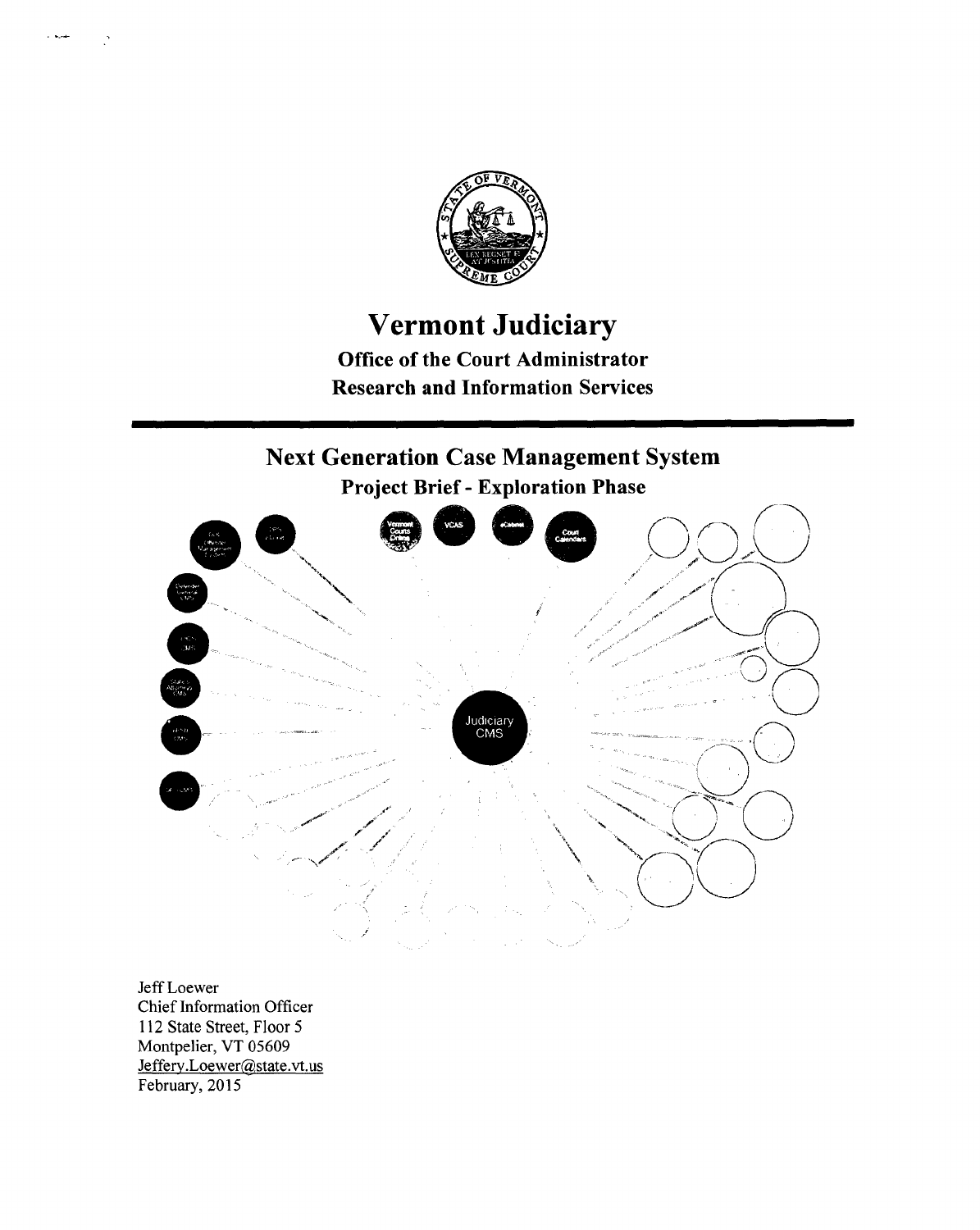### **Executive Summary**

The Vermont Judiciary, recognizing that its legacy Case Management System is no longer able to support current and future organizational objectives and imperatives, is exploring available options for implementing a Next Generation Case Management System.

- The transformation of our case management process from a paper-driven to an electronicfocused business model will improve access to justice for our citizens and improve inter-agency communication. This will enhance the Judiciary's role as a hub of information for over 20 separate entities.
- We are being asked to do more with less as the Judiciary continues to be under great pressure to become more efficient and to live with fewer resources for its operation.
- Our legacy, aging core technology puts us at risk for failure of our main source of information by depending on a case management system that is more than 25 years old. Reliance on this outdated application, with no external support, as the backbone of our court operation poses increasing risks to courts and to the public due to the ongoing possibility of system failure from which the Judiciary may not recover.

Using data gathered from other state CMS projects, as well as discussions with the National Center for State Courts, we have developed the following high-level cost estimate for implementation. Final cost estimates will not be available until the procurement process is executed in the Planning Phase.

| <b>CMS Implementation Total</b>                       | \$7,500,000                |
|-------------------------------------------------------|----------------------------|
| <b>Additional Organizational and Business Process</b> |                            |
| <b>Transformation Components</b>                      | \$2,500,000                |
| Total (Over 3-5 years)                                | \$7,500,000 - \$10,000,000 |

Typical quantifiable benefits of implementing modern case management systems include:

- Faster court case initiation: Up to 50% faster case initiation with automated, single-screen templates and up to 80% faster initiation from e-filing and direct transfer of citation information
- More accurate electronic case files: Data errors can be reduced up to 80% because clerks are entering much less data and initiating cases with fewer steps
- Improved document availability: Improves Staff and Judge efficiency and results in savings from eliminating paper file management:
	- o Documents are available at any device in a courthouse without having to request a physical file.
	- o Documents are available to authorized users anywhere an internet connection is available.
	- o Expensive physical filing furniture and equipment is no longer needed.
	- o File storage space can be converted to more productive use; expensive space for document storage is no longer needed.
	- o No more lost files: File and document loss becomes a thing of the past.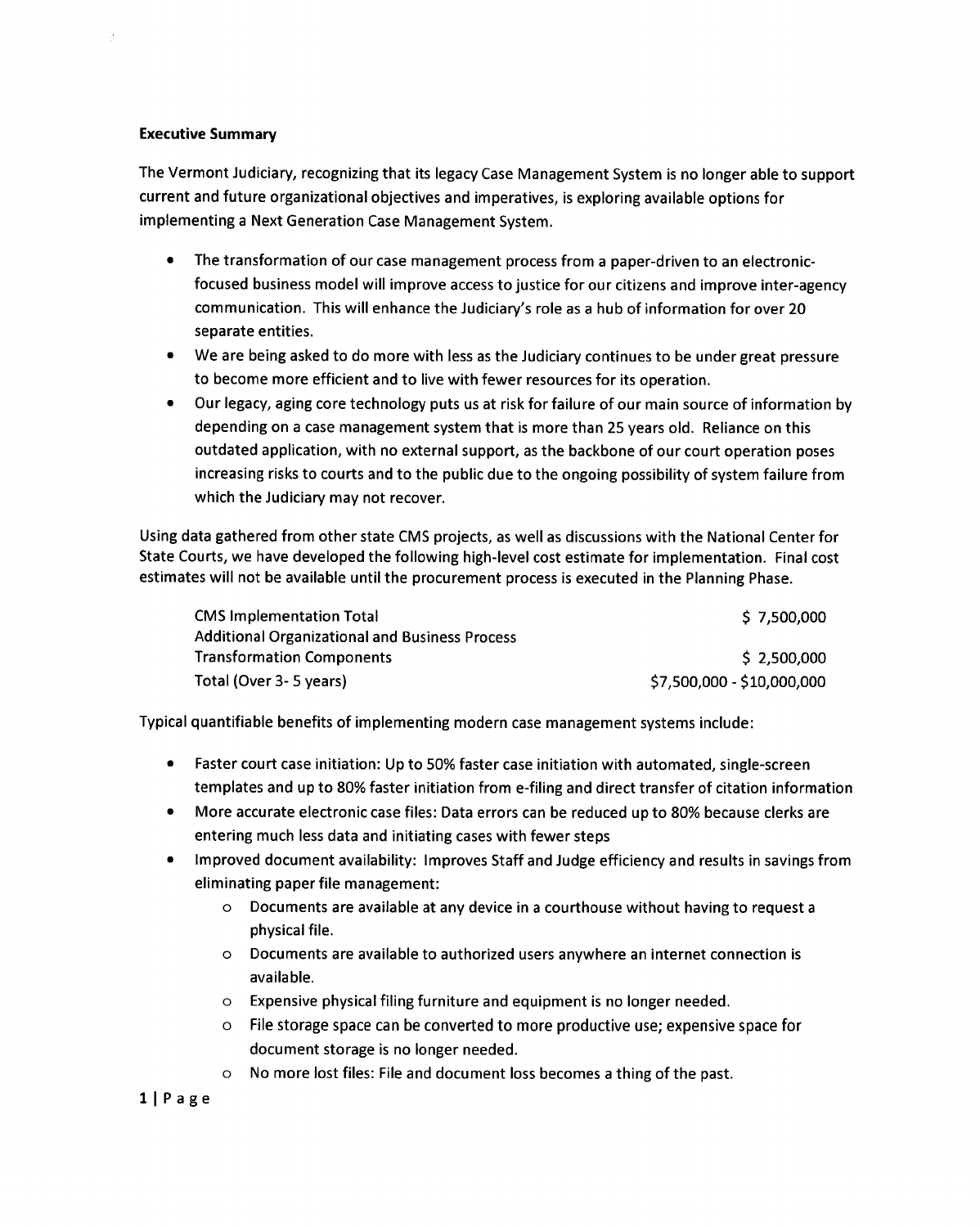### **Introduction**

 $\mathbf{d}$ 

The Vermont Judiciary, recognizing that its legacy Case Management System is no longer able to support current and future organizational objectives and imperatives, is exploring available options for implementing a Next Generation Case Management System. This document outlines the initial business case, next steps, and the high-level cost estimates for an initiative to transform the case management processes of the Judiciary from its current paper-based system to an electronicfocused model that will enable us to better serve the needs of the public through standardized and streamlined business processes and supporting systems.

### **1. Initial Business Case**

### *a. What is the background of case management systems at the Judiciary?*

The Vermont Judiciary's current case management systems are all based on the original text-based Vermont Automated Docketing System (VTADS). VTADS was built by Relational Semantics, and has been maintained and enhanced by the Judiciary's Research & Information Services Division (RIS) since 1990. VTADS has worked well but its decentralized configuration does not allow for viewing data on a statewide basis, does not easily provide court statistics and management reports, and does not fully meet data requests from state agencies and/or the public.

In 2000-2001, the Judiciary implemented a data warehouse to combine data specifically from the District, Family and Superior Courts to support statistic generation, data access, and sharing among the courts and state agencies. A web-based application called Vermont Case Access System (VCAS) allows end-users to search for court case information on a statewide basis. But while the data warehouse has provided improved functionality in some areas, the underlying case management system continues to limit the ability of the Judiciary to move ahead with the necessary flexibility inherent with today's technologies.

In 2009— 2012, the Judiciary embarked on a project to replace VTADS and implement electronic filing. This project was halted by mutual consent with the vendor over serious concerns about whether project objectives could be achieved within original parameters.

### *b. We need to drive the transformation of our case management process from a paper-driven to an electronic-focused business model...*

A Next Generation Case Management System will enable our users to more easily accomplish the work of the Judiciary with an architecture that encompasses web and mobile based user interfaces, flexible workflow, comprehensive definition of business rules, and robust security features. The system will feature tight integration with electronic filing and document management, and will specifically target the strategic goals of the Judiciary as follows: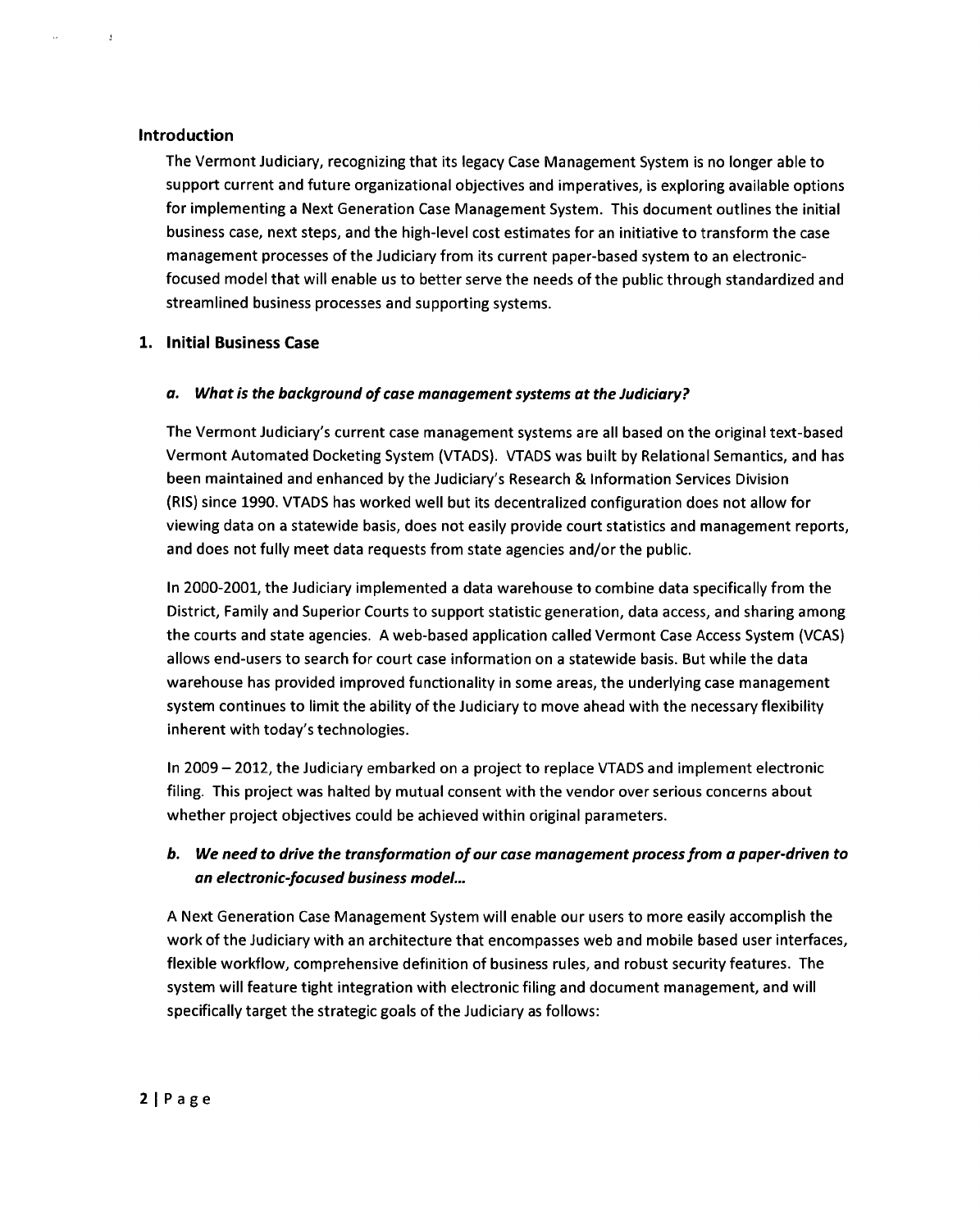- Improved access to justice for our citizens
	- o Enabling electronic filing, electronic forms, and document management functionality will ease interaction with the Courts for all participants.
	- o Greater support for the electronic interchange of information between the courts and external stakeholders will enable greater access to accurate and timely Judicial information.
- Improved inter-agency communication
	- o The Judiciary, the State of Vermont, and the Federal government all share the goal of improving the timeliness and effectiveness of inter-agency communication through the increased use of standards. Our new CMS will enhance the Judiciary's role as a hub of information for over 20 separate entities, including tightly defined integrations of process and data, inbound and outbound interfaces of data, regular outputs to information consumers, and ad-hoc information portals. This strengthens the entire justice system through better, faster, accurate communication and tighter data integration.

### *c. We are being asked to do more with less...*

The Judiciary continues to be under great pressure to become more efficient and to live with fewer resources for its operation. Our current case management system and the processes required to support its operation, including paper-based records, redundant data entry, and multiple disparate data sources, is a hindrance to business process improvement efforts. The 2010 Court Restructuring, with its promise to increase management flexibility and operational efficiency, has been hindered and its benefits have not been fully realized due to a lack of enabling technology. This transformation to an electronic-focused business model will allow us the flexibility to utilize available resources to accomplish needed work without the constraints of geography, place and courthouse. Leveraging these technologies with automated case data intake, processing and electronic records storage will free our resources from tedious clerical work by directing filing and initiation tasks appropriately into the hands of the filers.

### *d. Our legacy, aging core technology puts us at risk...*

The Vermont Judiciary is at risk for failure of its main record keeping and source of information by continuing with its current case management system that is more than 25 years old. Our most significant risk related to the application would be to simply do nothing. Implementing a single, modern CMS is expected to yield improvements in the usability of the Judiciary systems in virtually every major functional area. Today we live with the legacy of separate case management systems for each and every court, which constantly creates issues for viewing data on a statewide basis and does not easily provide court statistics, management reports or fully meet data requests from state agencies. Reliance on an outdated application with no external support as the backbone of our court operation poses increasing risks to courts and to the public due to the ongoing possibility of system failure, from which the Judiciary may not recover.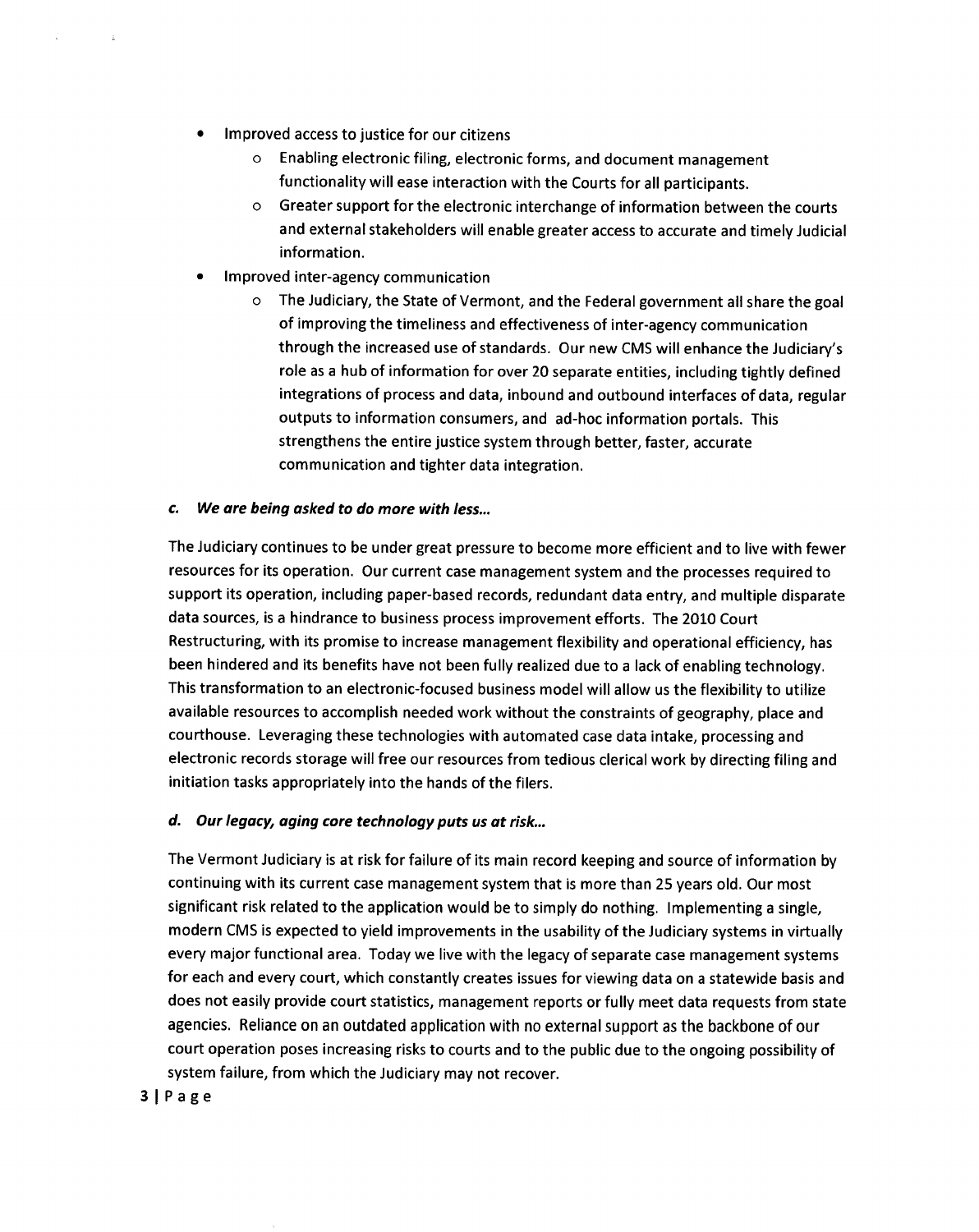While we experience the limitations of VTADS daily, we continue to make improvements to the system to meet legislative mandates and organizational requirements. We also have begun to establish the groundwork for our overall technology transformation with the implementation of JUDCloud, our partnership with DII that has established a virtual private cloud infrastructure. This has greatly improved the reliability and dependability of our overall IT environment and experience.

### **2. Next Steps**

 $\tilde{\mathbf{y}}$ 

The success of the Judiciary's Next Generation Case Management project will depend on careful consideration and management of many factors, including the following:

### *• Focus on organizational and business process transformation:*

- $\circ$  We have learned from prior efforts that establishing and enacting standard, consistent business processes across the Judiciary is a critical component in the success of our organizational and business process transformation. This transformation, as guided by our 2010 restructuring and by the diligent work of numerous committees, is impeded by our reliance on legacy systems and technology that are unable to adapt and evolve towards needed change.
- o Rather than embarking on the traditional software development process that focuses on building a system through analysis and documentation of as-is processes, to-be processes, and the resulting gap analysis, we need to select a solution and/or partner for our Next Generation Case Management project that arrives with a proven best-practice catalog of standard business processes and solutions. This best-practice-based buy versus traditionalbuild approach results not only in upgrading our software and systems functionality but in organizational and business process transformation driven by technology.
- o This redirects the focus of the project from rebuilding our current legacy processes to implementing a solution that drives the transformation of the way the Judiciary works. The Judiciary's legacy business processes have grown organically over many years, their complexity a result of decades and centuries of nuances and exceptions, each representing a need or priority at the time it was implemented by rule, statute or by local court custom. There will be, of course, configurations and customizations that need to be made with any delivered solution. However, this approach means we can concentrate our efforts on a limited set of functional gaps that address true strategic differences in the way the Vermont Judiciary works rather than the overwhelming set of functional customizations that would be traditionally addressed.
- o This methodology will inevitably drive instances where rules and/or statutes, having been crafted to support our legacy business model, will need to be changed as we evolve and transform. We will need the support of the Supreme Court and Legislature as we encounter these instances and draft new rules and/or statutes to support our future best-practice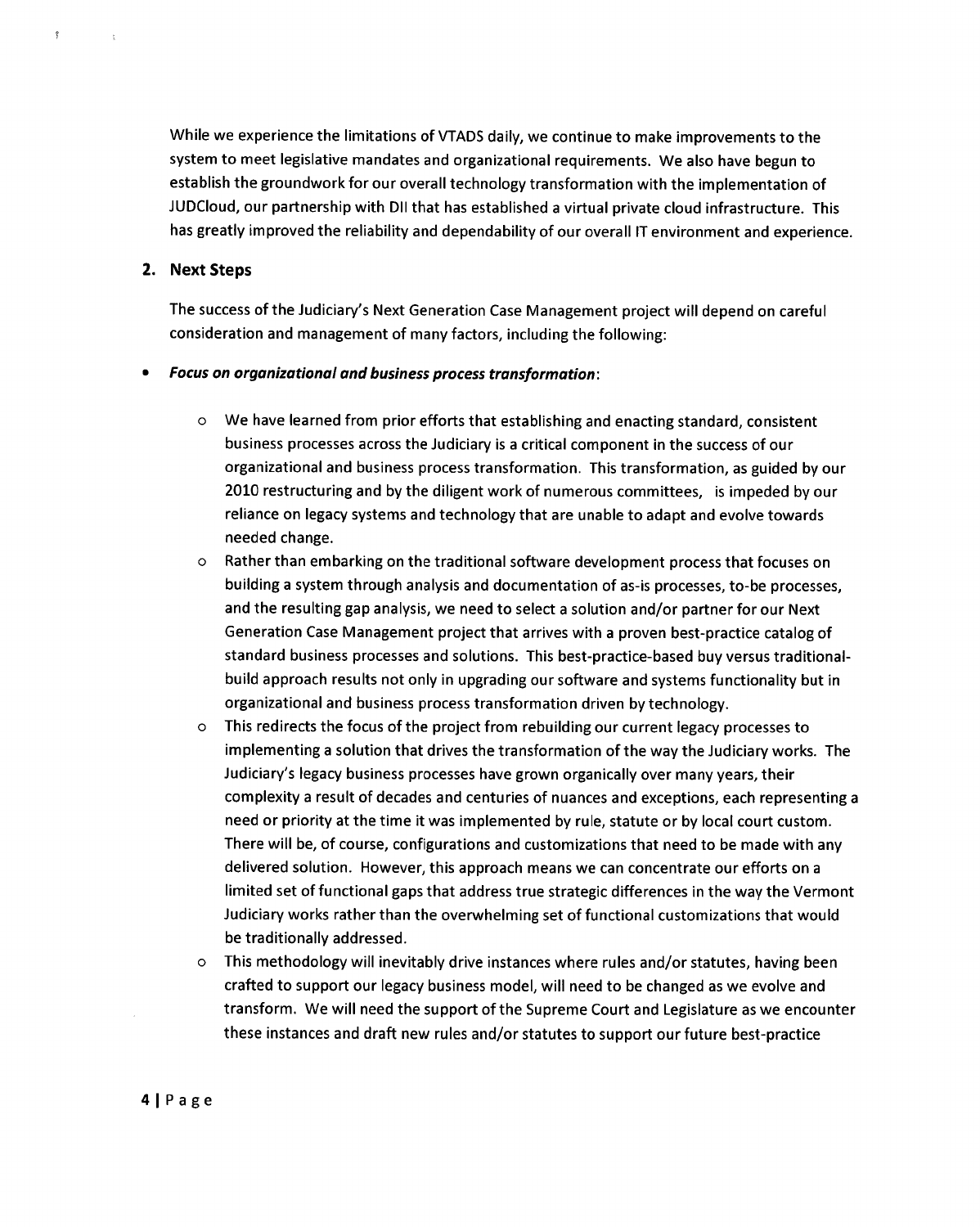business model and ultimately support the strategic goals of the Judiciary and the State of Vermont.

### *• Rigorous project planning and governance:*

Ÿ.

We plan on following the methodology outlined by the Vermont Department of Information and Innovation Enterprise Project Management Office in their Project Process, which is based on Project Management Institute (PM!) definitions. This process is designed as a repeatable template that will drive well managed projects that are delivered on time, in scope and on budget. To assist in managing the Project Process, the Judiciary plans on engaging a full-time Project Manager dedicated to this effort.

Establishing a solid governance, process and planning structure is essential for successful project execution. This structure includes an identified project steering committee; plans for project communication and change management/risk management; stated commitment from the core and extended project teams; and a detailed project plan. Also included will be documentation of detailed requirements, final evaluation of the viability of buying a solution, and the execution of the procurement process, including a Request for Proposal (RFP) and independent expert review.

This independent expert review will utilize the services of a third-party intermediary to assess the project's acquisition cost, technology architecture, implementation plan, and cost analysis. The intermediary will also provide assistance with procurement negotiation.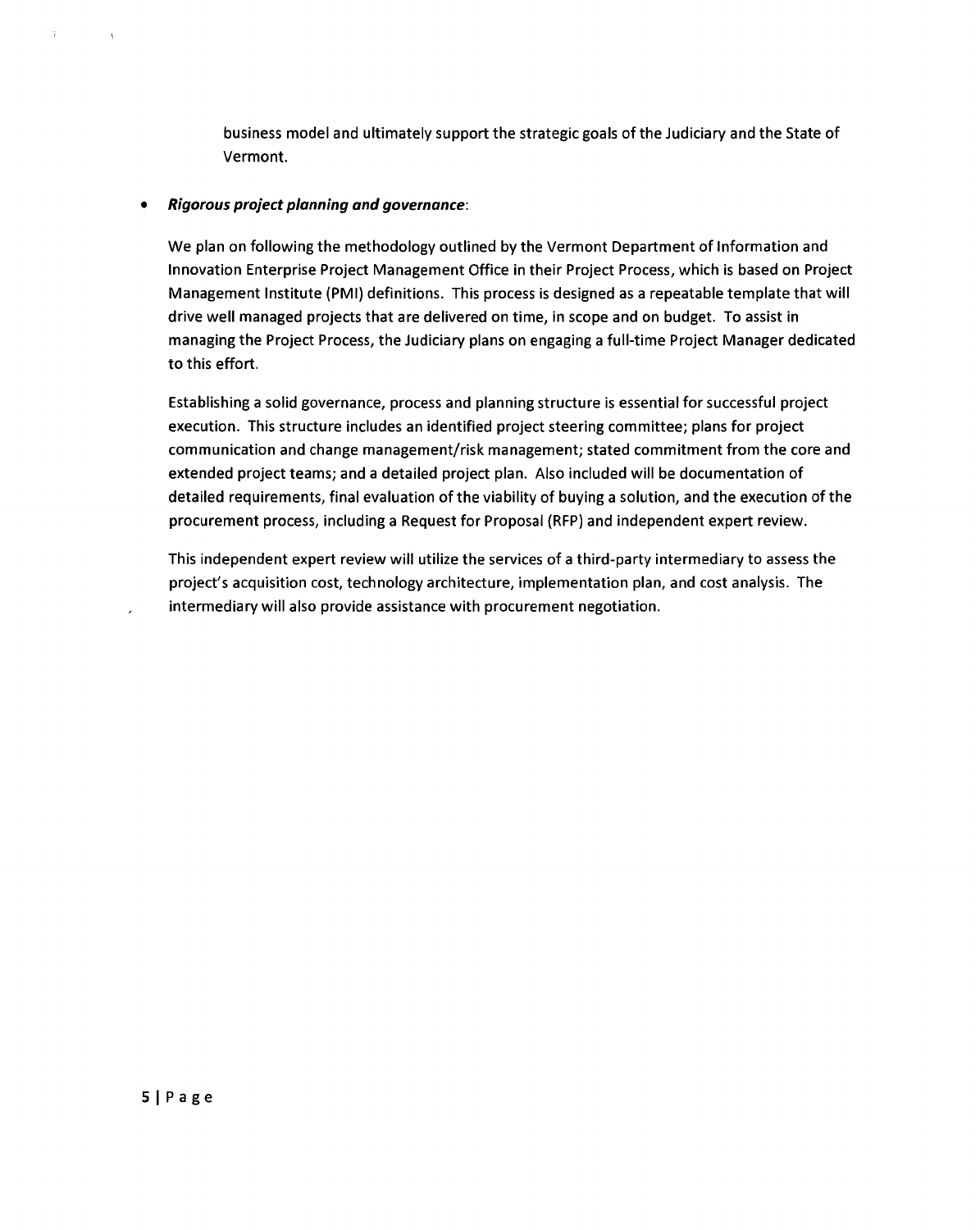### **3. High-level Cost Estimates**

 $\frac{1}{3}$  .

 $\sim$   $\lambda$ 

Using data gathered from other state CMS projects, as well as initial discussions with the National Center for State Courts, we have developed the following high-level cost estimate for implementing a Next-Generation Case Management System in the Vermont Judiciary. **Note that this model will be refined during the Exploration Phase of the Project Process and final cost estimates will not be available until the procurement process is executed in the Planning Phase.** 

### **Vermont CMS Project Cost Estimates**

| Licensing:                                                                               |                            |
|------------------------------------------------------------------------------------------|----------------------------|
| $350$ X \$2750 =                                                                         | \$962,500                  |
| Implementation costs estimated at three times licensing:                                 |                            |
|                                                                                          | \$2,887,500                |
| Maintenance at 20 percent of licensing per year for 3 years:                             |                            |
| Hardware and database software:                                                          | \$577,500                  |
|                                                                                          | \$180,000                  |
| <b>Requirements Gathering:</b>                                                           |                            |
|                                                                                          | \$200,000                  |
| Project Manager for the duration of the Project (estimated 4 yrs $\omega$ \$150,000/yr): |                            |
|                                                                                          | \$600,000                  |
| Database Software:                                                                       |                            |
|                                                                                          | \$100,000                  |
| <b>Total Estimated CMS Project Costs:</b>                                                | \$5,507,500                |
|                                                                                          |                            |
| Rounded up in consideration of preliminary status:                                       |                            |
|                                                                                          | \$6,000,000                |
|                                                                                          |                            |
| Add 25% Contingency:                                                                     | \$1,500,000                |
| <b>CMS Implementation Total</b>                                                          | \$7,500,000                |
|                                                                                          |                            |
| <b>Additional Organizational and Business Process</b>                                    |                            |
| <b>Transformation Components:</b><br>reengineering, conversion, training, associated     |                            |
| technology                                                                               | \$2,500,000                |
|                                                                                          |                            |
| Total (Over 3-5 years)                                                                   | \$7,500,000 - \$10,000,000 |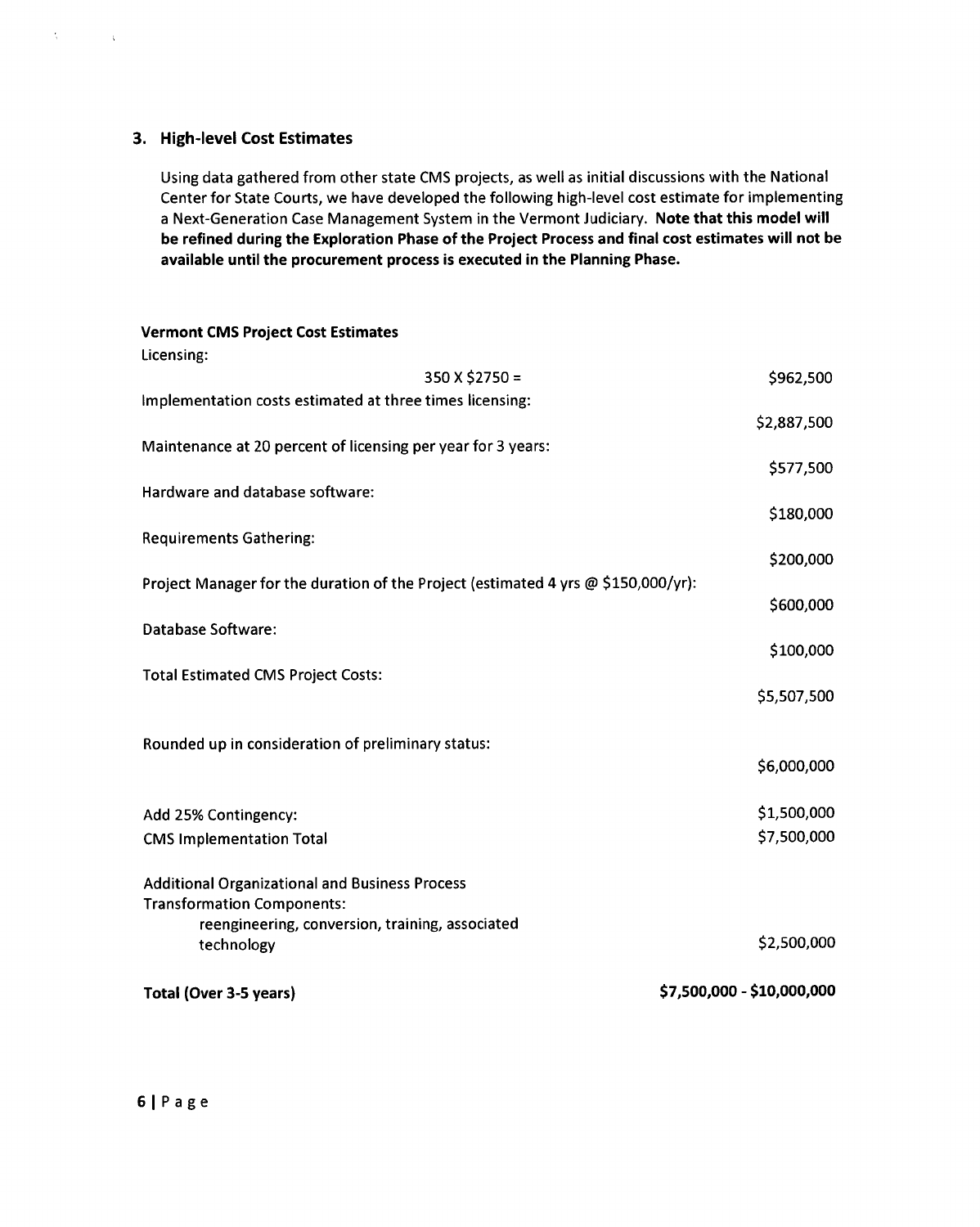### **4. What is a CMS? Court Case Management System (Court CMS) Defined**

A simple working definition of a court CMS is that it operates as an accounting system designed to manage court cases and financials. This analogy is perhaps most apt because a significant portion of any modern CMS is necessarily devoted to financial management; in fact, a robust CMS can act as both a virtual cash register and a general accounting ledger for courts. In addition to case and financial management, a modern court CMS can also digitally manage all aspects of court calendars, docket tracking and case documents and can expedite electronic communications with state and federal justice agencies, citizens and the legal community. Last but not least, a modern CMS can provide robust statistical reports that can benefit court stakeholders, state agencies and citizens. In short, a full-featured court CMS is not just a single operational system; instead, it functions as several systems, and contains multiple independent but related modules that together can manage most of the functions and responsibilities of a court.

### **a. The Disadvantages of Manual Systems and Older Text-based Systems**

Electronically managing traditional court docketing functions is the most basic function of a court CMS. In courts such as Vermont's, without modern case management systems, court docketing is usually performed by manually entering court appearances, scheduled appearances and final dispositions into a primitive computer system with limited retrieval capability, or a large paper docket book designed specifically for manually docketing. VTADS is an example of such a text-based system. Actual case flow is typically managed by employees who manually circulate case files from physical file storage to courts and back again. These court document files contain scheduling information and sometimes contain basic bar code and color coding, which can be used by court staff to pull and push paper files to courts on days when the case file is scheduled for hearing. Inevitably, with manual filing systems, files are misplaced and lost. Searching for missing files and reconstructing lost files can consume significant resources in paper-based courts.

Manual docketing and document filing can sometimes take place days after an initiating court event, depending on how backed up the court might be. Fortunately, manual docketing is almost obsolete in this country, since it was always inefficient and required judges and court parties to maintain their own separate paper court calendars to manage their caseloads and reconstruct files when they were inevitably misplaced. In this day and age, such primitive case and file management is unacceptably costly, human resource intensive, inefficient, and error prone.

 $\xi$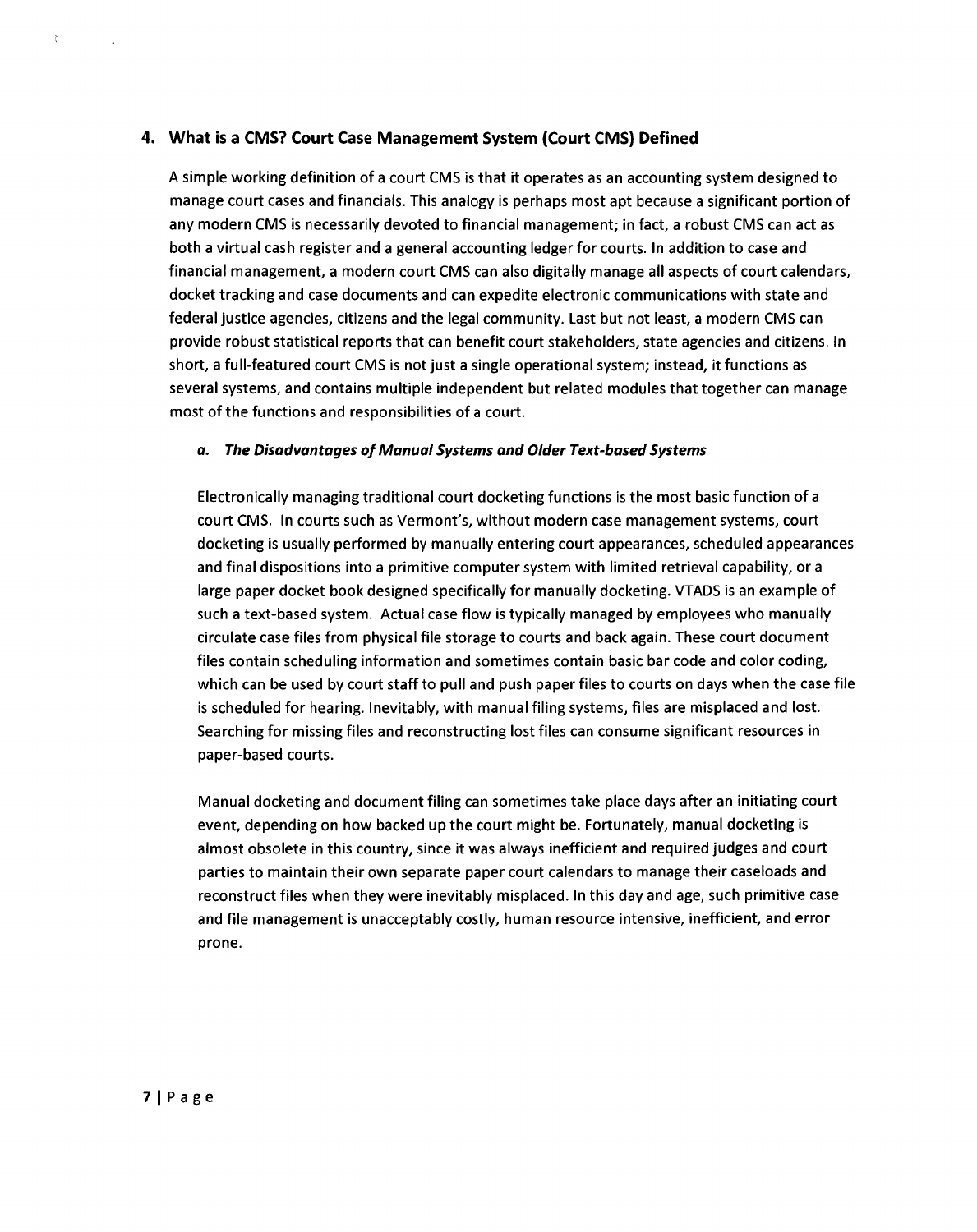#### **b. Benefits to Court Stakeholders**

- Court Case E-filing E-filing provides huge benefits to practicing attorneys and to courts. For attorneys, the weekly court document filing window can be extended from five eight-hour days to seven twenty-four hour days, and electronic filings are receipted automatically, either when accepted electronically by a clerk or when electronically received. Perhaps most importantly, attorneys and/or their hired messengers no longer have to visit a courthouse and stand in line to submit filings, and by eliminating paper filings, law firms with their own electronic document management systems can realize significant benefits through savings on paper, storage, printing and handling costs. For courts, e-filing significantly reduces the need to accept, stamp and receipt manual filings and manage paper documents. If a court uses e-filing in conjunction with an electronic document management system, paper file storage can be mostly eliminated, which will lead to significant floor space gains and actual savings.
- Criminal E-Charging —Sometimes called criminal e-filing, e-charging can automatically transfer cases from charging entities — law enforcement agencies and prosecutors — to courts, and court clerks can electronically accept the charging documents, initiate criminal cases, schedule hearings and send electronic notices to registered parties through simple acceptance of the prosecutor's entire criminal filing. This can also eliminate redundant data entry of defendant information, criminal charges and law enforcement agency citations, not to mention reduce printing and physical delivery of charging documents to courts by prosecuting agencies. The e-charging process also ensures that manual data entry errors are kept to an absolute minimum.
- Caseflow Management Caseflow or workflow management is a common court program that allows court staff to monitor the case progress of all cases or a subset of cases. While caseflow management can be applied in a low-volume manual environment, it is much more effectively applied in a court that has automated case and document management systems in place, since such systems can automatically notify judges and staff of missed target dates or milestones in the caseflow process so as to encourage expeditious movement of a case from the point of initiation to final disposition. Timely movement of cases through a court system benefits most parties to cases and lowers the overall cost of case processing for courts.
- E-documents A CMS that includes integrated electronic document management can accept and send documents electronically and can also make documents electronically available to court users at kiosks or through the Internet. This allows judges, court staff and interested citizens to instantly access electronic documents in the courthouse or remotely, from anywhere there's an Internet connection. With online public access, e-documents can be made available in the same way to justice partners, attorneys and members of the public.
- Automated Records Management With a fully functioning e-document solution, automated CMS and a powerful business rules engine, Automated Records Management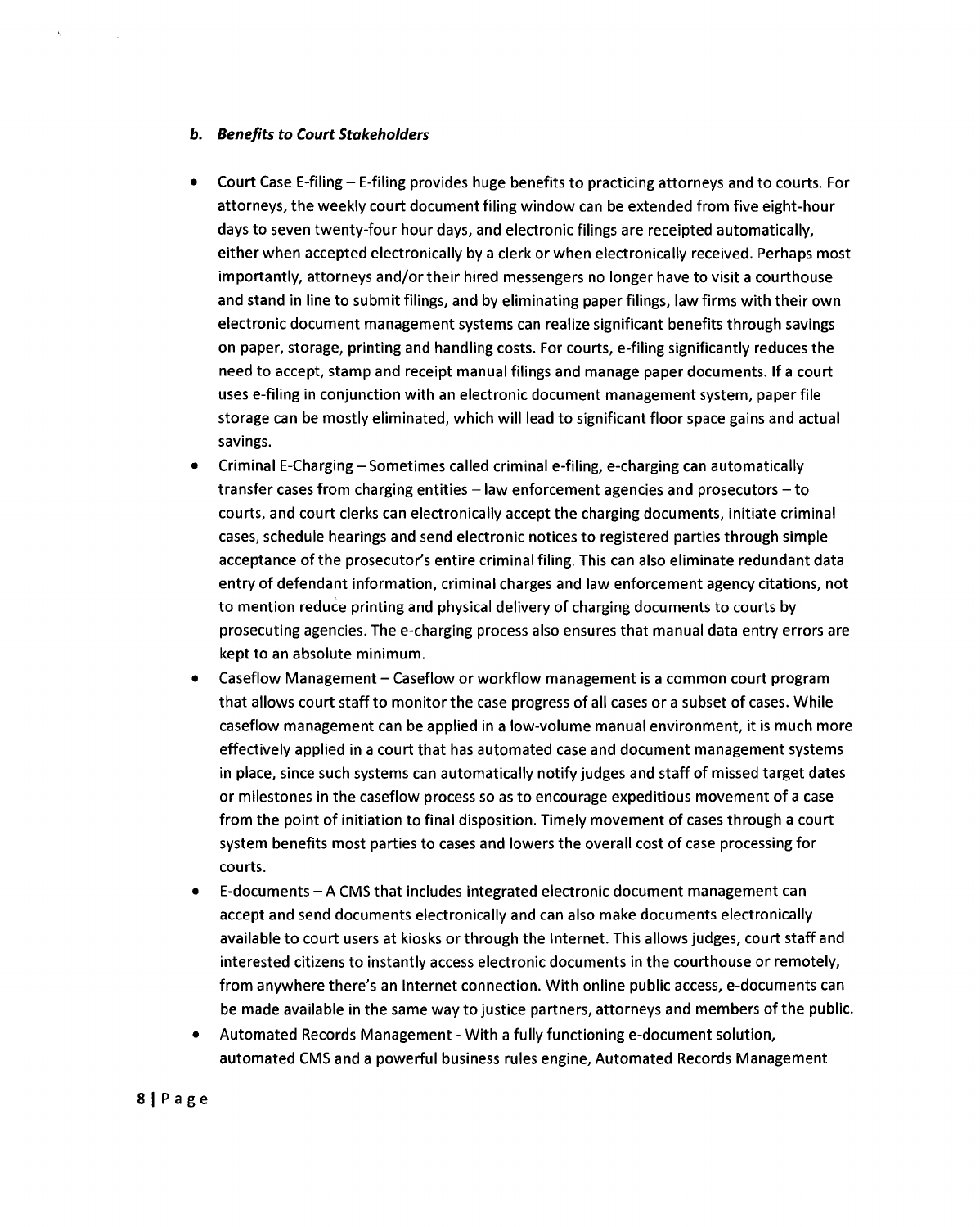(ARM) is attainable. Vertically aligned through all of the Judiciary strategic goals and including functions from storage to archiving to expunction, ARM empowers timely and continued access to records containing appropriate and accurate information to all stakeholders and the public while simultaneously protecting sensitive or confidential documents and data.

- Online Public Access —Online public access modules are now being bundled into certain vendors' court CMS products for the purposes of securely distributing court information and dockets to outside stakeholders. This feature makes access to court information and documents securely available through the Internet and eliminates trips to the courthouse and standing in line to request copies of documents.
- Financial Interfaces with State Finance and Budgeting Agencies Many CMS vendors are now providing standard interface tools that can expedite the regular exchange of information between courts and state agencies. These interfaces have to be configured both by the court and the receiving agency; but, once configured, financial interfaces can speed transfers of funds between courts and agencies and can expedite disbursements to court stakeholders, citizens and jurors. Perhaps most importantly, CMS interfaces eliminate manually rekeying errors that are disruptive and wasteful for both send and receiving.
- Efficiencies and Savings for the Entire Justice Enterprise Electronic notifications and electronically transmitted e-documents can speed the justice process by eliminating time lags for events and orders communicated with justice partners. Citizens will be better served when information posted to local, state and national criminal history repositories arrives instantaneously and is automatically entered into government data repositories used for criminal background and pre-employment checks. Of course, the bidirectional electronic transfer of information from a court to a justice agency mostly eliminates manual data entry errors and the resulting need for citizens to petition agencies and courts to have such errors corrected.

### **c. Typical objectives and performance metrics for Case Management Systems**

The Judiciary envisions that a *new* case management system will be a Judiciary-wide application that can be implemented throughout our entire unified court system. This application will also provide the needed technologies to facilitate appropriate standardsbased data exchanges between the courts and state and federal justice agencies. In addition, such a system will increase court productivity and efficiency while improving the information services that the Judiciary now provides to citizens of Vermont. Typical objectives of a case management system replacement project include, but are not limited to the following:

- Increase usage of a workflow management and automated work queues to all state courts
- Reduce current case management application data entry errors by 50%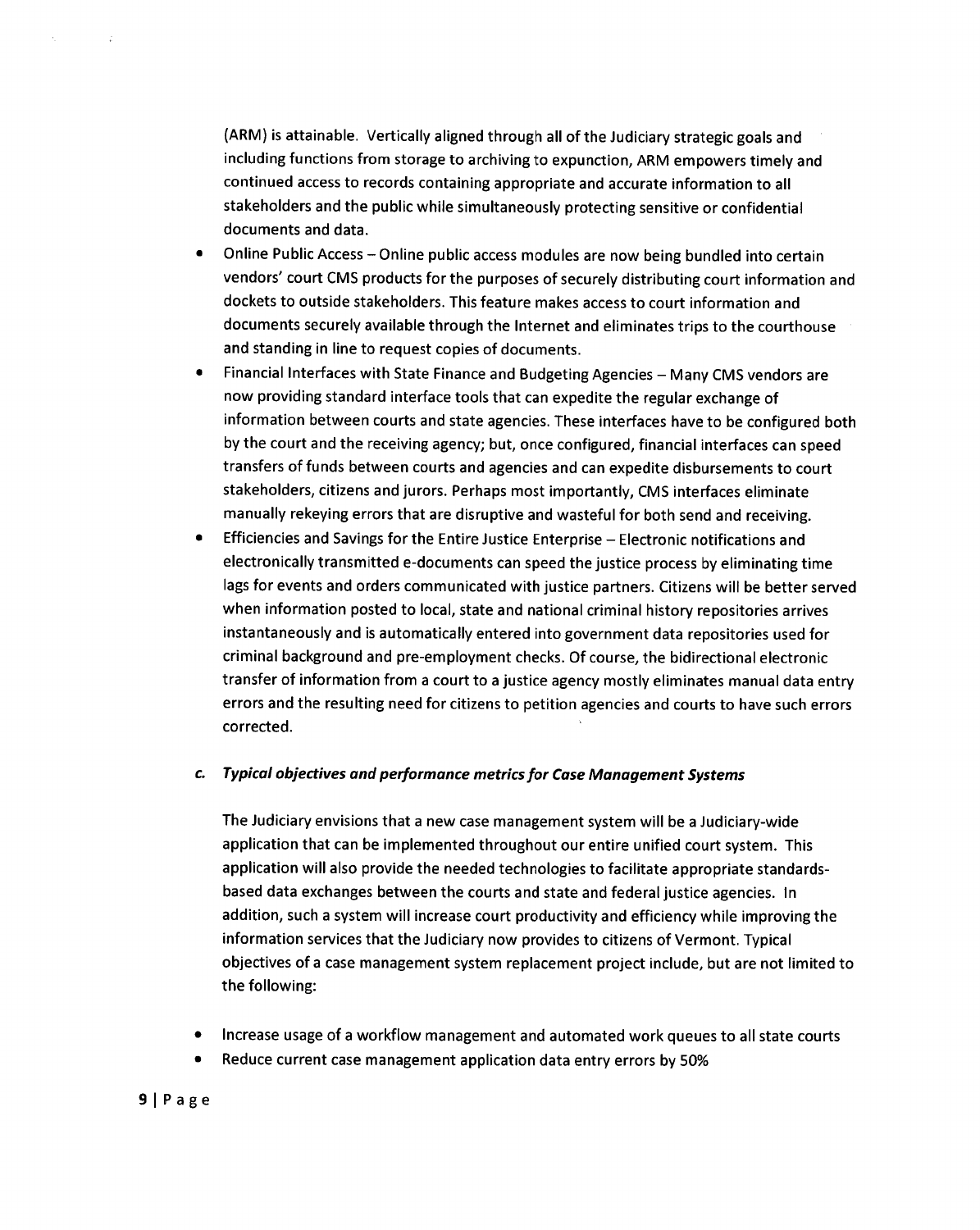- Standardize business rules and workflow processes to improve court staff productivity by up to 40%
- Track all financial collections and disbursements more efficiently and effectively and reduce data entry errors by 50%
- Ensure that all application interfaces comply with federal NIEM data sharing standards

 $\pm$  .

 $\bar{t}$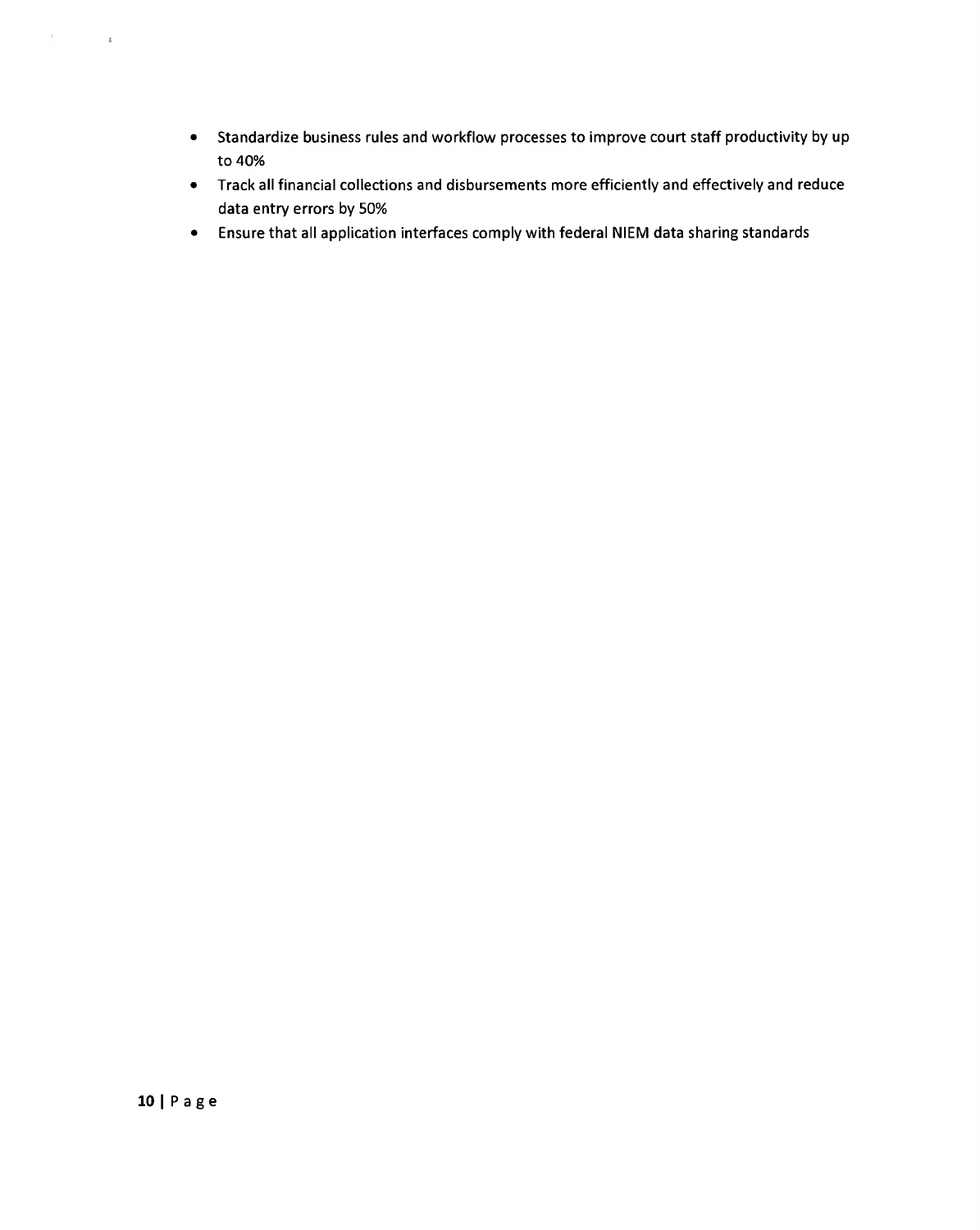### **5. What is the scope of a CMS at the Vermont Judiciary?**

 $\sim 10^7$ 

The Vermont Judiciary is a unified court system, operated by the Supreme Court in accordance with the Vermont Constitution, Ch. **II,** Section 4, which provides that "the judicial power of the State shall be vested in a unified judicial system..."

This system consists of the Supreme Court, the Superior Court, and the Judicial Bureau.

- The Supreme Court is the court of final appeal in Vermont. The court hears appeals from the Vermont Superior Court and from certain administrative agency proceedings. The five justices of the Supreme Court render decisions in approximately 450 cases per year.
- The Superior Court is the statewide trial court of general jurisdiction. There is a unit of the Superior Court in each county. The Superior Court has five divisions: criminal, family, civil, probate, and environmental. [The environmental division operates statewide and is not organized into county units.] Each unit of the Vermont Superior Court is managed by a Superior Court Clerk appointed by the Court Administrator and a Presiding Judge [chosen from among the Superior Judges] appointed by the Chief Superior Judge. Court Operations Managers in each unit, who report to the Superior Court Clerk, manage court staff. Approximately 45,000 cases are filed each year in the Superior Court.
- The Judicial Bureau has statewide jurisdiction over civil violations. Police and other government officials have authority to charge civil violations, such as traffic violations, municipal ordinance violations, fish and wildlife violations, and various other civil violations set forth in Vermont statutes. The Judicial Bureau processes approximately 80,000 civil violation complaints per year.

Vermont has a centralized Court Administrator's office. This includes the Planning and Court Services division, Trial Court Operations division, Finance and Administration, and the Research and Information Services (RIS) division, which is responsible for the support of Technology at the Judiciary.

The Judiciary acts as a crucial hub of information for over 20 separate governmental and nongovernmental entities, including tightly defined integrations of process and data, inbound and outbound interfaces of data, regular outputs to information consumers, and ad-hoc information portals.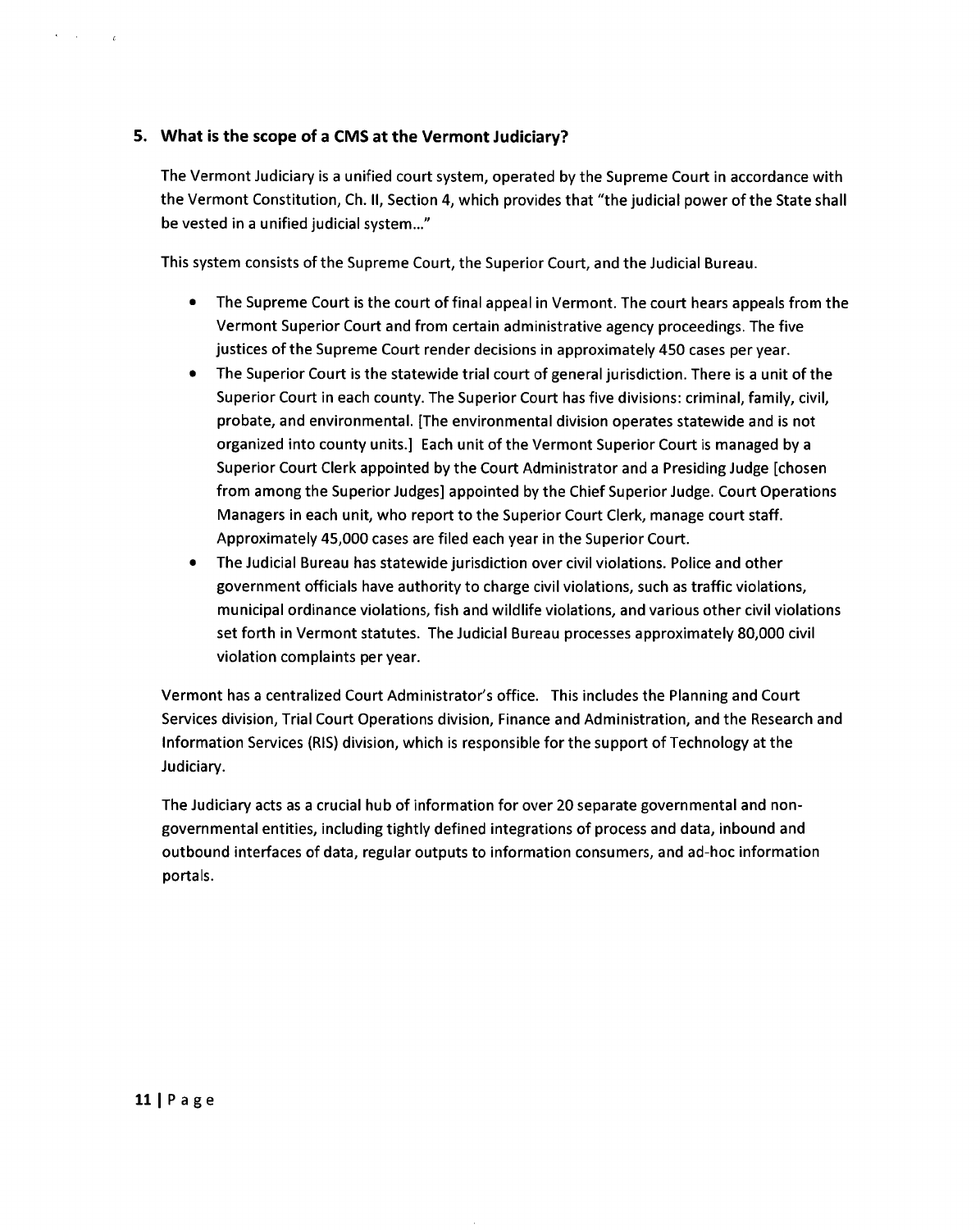### **6. What are the risks associated in implementing a next-generation case management system?**

*• Business risks:* 

**Contractor** 

- $\circ$  The most significant risk related to the Judiciary's case management application is to simply do nothing. The constraints of the existing system, which is well past its useful life and was built with antiquated technology, have motivated the Judiciary to research the options of either buying or building a replacement system. At this point, not replacing the current outdated and unsupported application poses increasing risks to courts due to the ongoing possibility of system failure and permanent loss of data from which the Judiciary may not recover. This could cause an adverse effect on our citizens not unlike that experienced as a result of natural disasters such as Tropical Storm Irene.
- *Project risks:* 
	- $\circ$  One possible risk associated with replacing the existing case management system is the potential shortage of technical, functional, and project management resources needed for the project. This risk will be mitigated by carefully allocating resources to the project and when possible, committing such resources to the project as close to full-time as possible without interrupting operational activities. Ensuring that adequate funding is available to augment these staff resources will enhance the success of the project.
	- o Additional project risk could result from end-user resistance to change. If the Judiciary chooses to purchase and implement an off-the-shelf solution, court users will inevitably experience changes in the look and feel of their case management system. The challenge will be to communicate effectively and often with end users, involve them actively in the project, and ensure that requested customization is made only for mandatory business needs. Effectively managing user expectations regarding any new system will greatly reduce the risk of increasing project scope through excessive customization.
	- o Risk may be incurred where rules and/or statutes will need change to support a bestpractice business model and the necessary support for these changes is not gained.
	- $\circ$  Other risks include those related to inadequate funding, risks associated with an aggressive implementation schedule, risks associated with system response time limitations in remote areas having only low bandwidth telecommunications, and the risks of integrating existing applications with the new court case management system.
- *Technical risks:* 
	- o At this initial stage, our major technical risks center on the continued use of our legacy case management application, VTADS. The Vermont Automated Docketing System (VTADS), was implemented 25 years ago and has been operational since 1990. The following list summarizes issues surrounding the need for replacement of this application:

### 12 IPage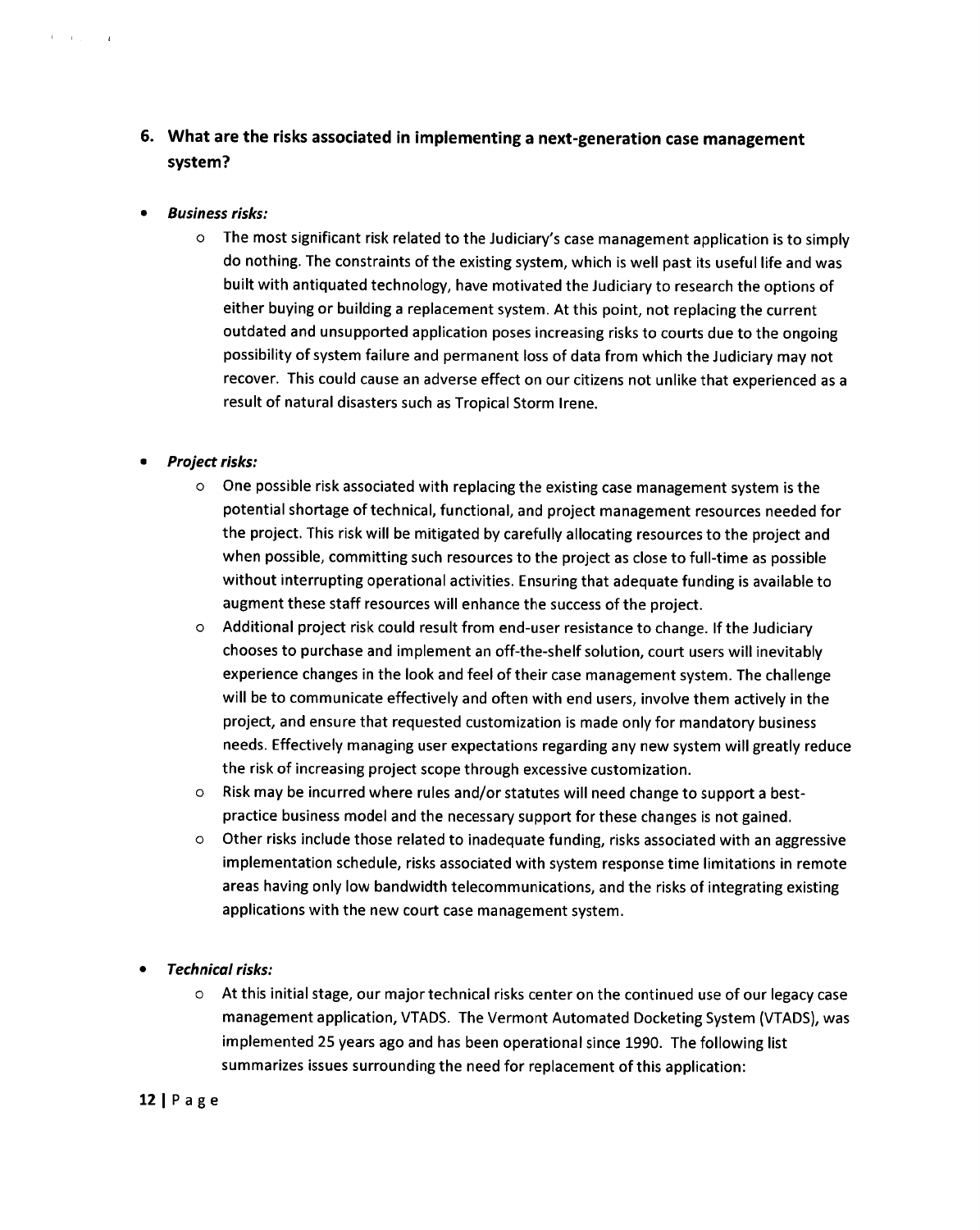- The current application is more than 25 years old and is based on cumbersome twotier client-server technologies.
- Court users are required by the application to navigate through multiple screens to process simple transactions that should be enabled on one screen.
- There are few if any built-in application edits to ensure data entry integrity.
- The application design (decentralized and client server based instead of web based) uses Wide Area Network (WAN) resources inefficiently.
- Last but certainly not least, there is no source of reliable vendor support for the application, which means that the Judiciary is completely without external support in the event of a catastrophic failure.
- o In summary, our current application is not externally supported and there's no realistic possibility that the system can be upgraded to meet the Judiciary's current or future business needs. Therefore, it is critical that a replacement system be obtained before an event occurs from which the Judiciary would have great difficulties recovering.

### **7. Conclusion**

The Vermont Judiciary's mission is to provide equal access to justice, protect individual rights, resolve legal disputes fairly and timely, and provide everyone their opportunity to have their day in court. In order to fulfill this mission for the citizens of Vermont, we are compelled to transform the case management processes of the Judiciary from our current paper-based system to an electronicfocused model that will enable the Judiciary to better serve the needs of the public through standardized and streamlined business processes and supporting systems. Our legacy Case Management System is no longer able to support this mission, the current, or the future organizational objectives and imperatives of the Judiciary. Status quo is not a viable option. The constraints of our existing system, well past its useful life and built with antiquated technology, pose increasing risks to courts due to the ongoing possibility of system failure and permanent loss of data from which the Judiciary may not easily recover. A careful and well managed initiative to drive both our continued organizational and business process transformation, as well as the implementation of a Next Generation Case Management System at the Judiciary, is critical to our ability to fulfill this mission to Vermont.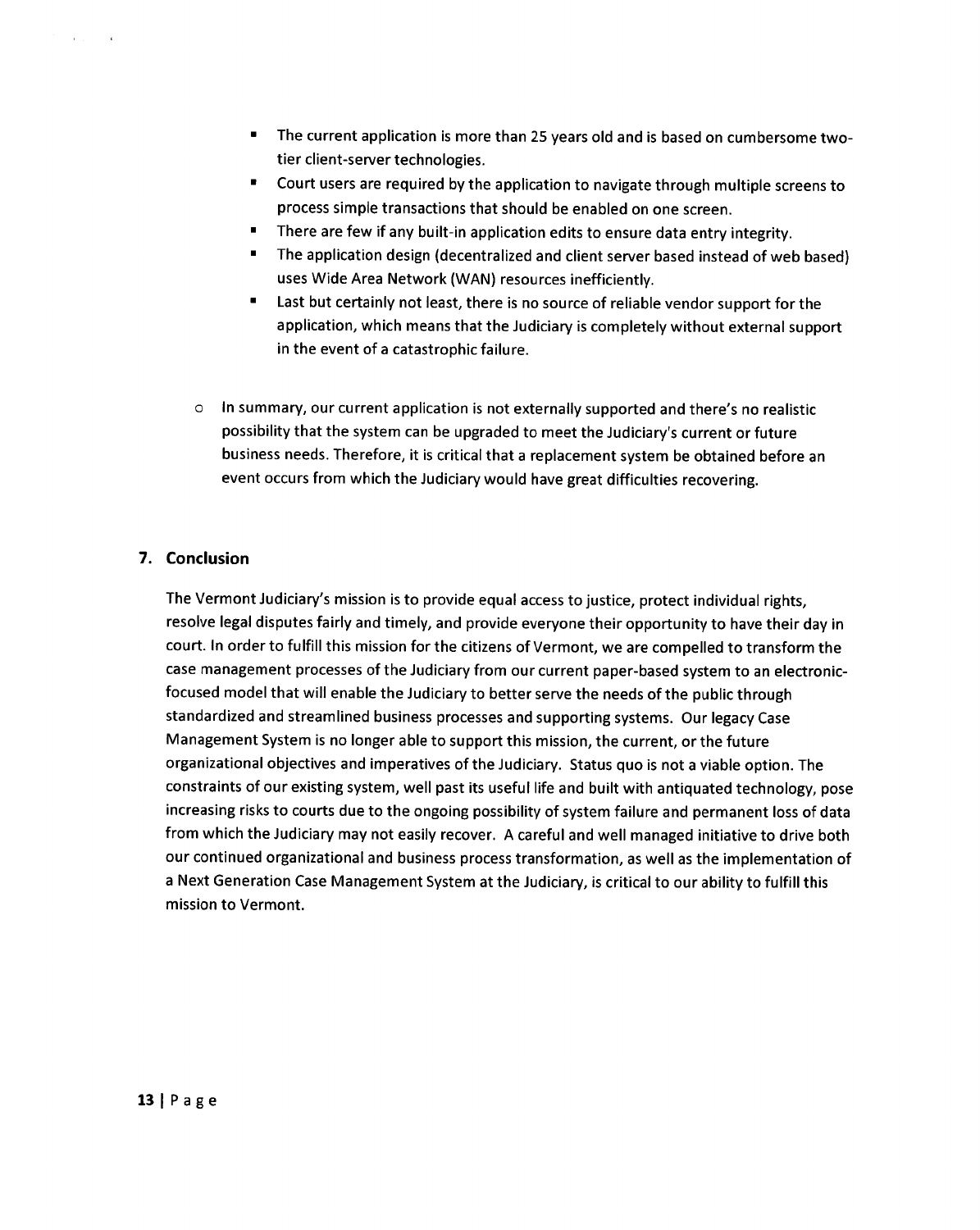

## **Appendix 1: The Judiciary is a Central Hub for Information**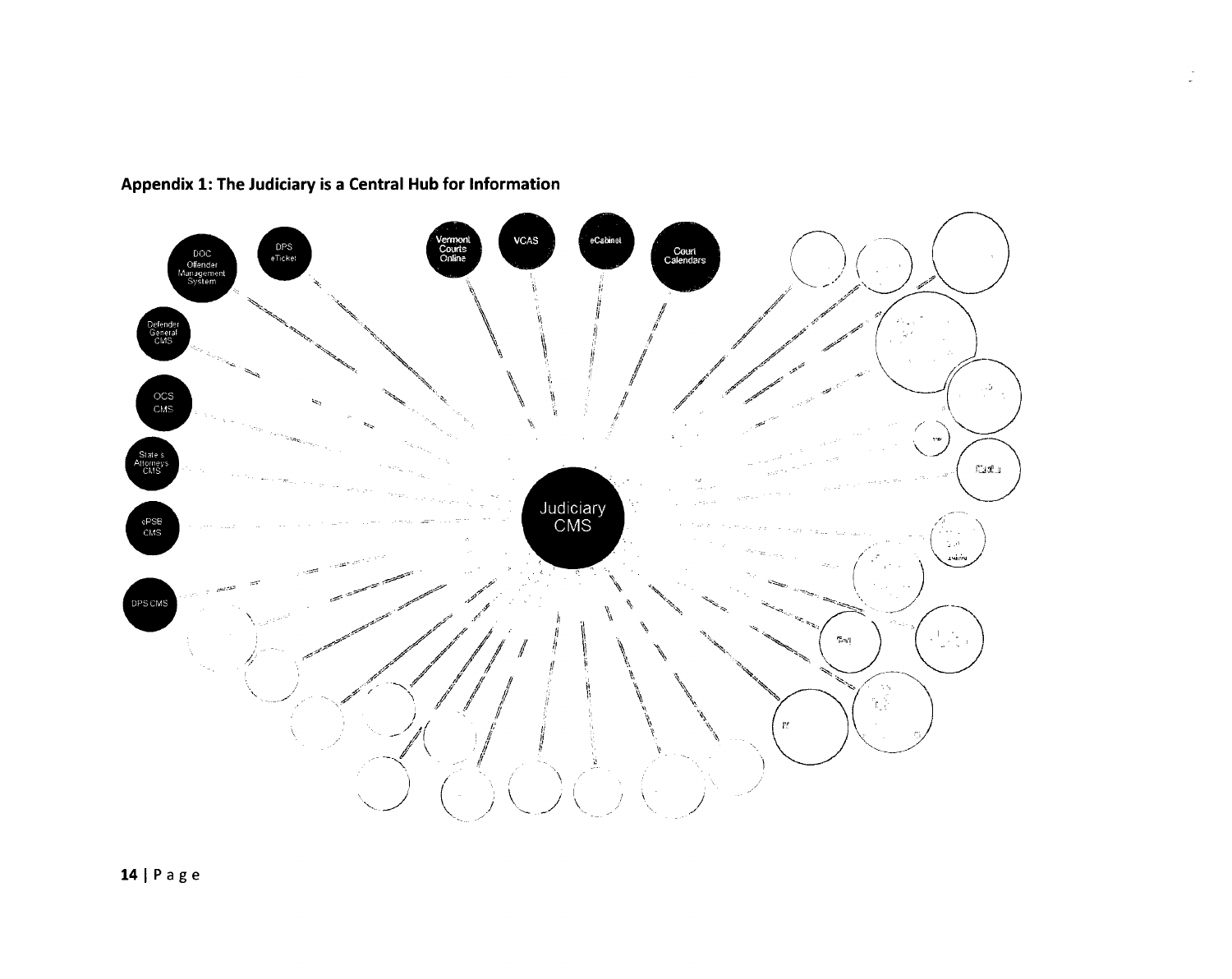### **Appendix 2: Quantifiable Benefits of Implementing Modern Case Management (Typical)**

### **Faster court case initiation:**

- Traffic: Up to 50% faster case initiation with automated, single-screen case initiation that features traffic citation pick lists, and up to 80% faster with a modern CMS coupled with direct transfer of citation information from law enforcement agencies.
- **Civil and Family: Up** to 50% faster case initiation with automated, single-screen templates and up to 80% faster with e-filing, which directs filing attorneys and parties to enter issues and party information, thus relieving clerks of a time-consuming, redundant chore. Also, when e-filed documents are stored by the court in a compatible electronic document repository, paper file storage will be largely eliminated.
- **Criminal:** Up to 50% faster case initiation with automated, single-screen templates and misdemeanor charge pick lists, and up to 80% faster with e-charging, which allows courts to accept filings and documents electronically, and mostly eliminates data entry and paper file handling. These CMS enhancements are generally referred to as e-charging (sometimes called criminal e-filing).

### **More accurate electronic case files:**

- **Criminal and Traffic with e-citations, e-charging and e-filing:** Data entry errors can be reduced up to 80% because clerks are entering much less data and initiating cases with fewer steps. This will result in fewer manual entry transcription errors, particularly those that result from text data entry associated with criminal charge codes and traffic citation codes.
- **Criminal and Traffic without e-citations, e-charging and e-filing:** With automated, single-screen templates and automated screen edits that reject those manual entries that do not match preapproved patterns, data entry errors can be reduced up to 50%.

### **Improved Document Availability Improves Staff and Judge Efficiency and Results in Savings from Eliminating Paper File Management:**

- **Document Availability:** Documents are available at any terminal in a courthouse without having to request a physical file.
- **Online Documents:** Documents are available to authorized users anywhere an Internet Connection is available.
- **File Storage Equipment Not Needed:** Expensive physical filing furniture and equipment is no longer needed.
- **File Storage Space Can Be Converted to More Productive Use:** Expensive space for document storage is no longer needed.
- **No More Lost Files:** File and document loss becomes a thing of the past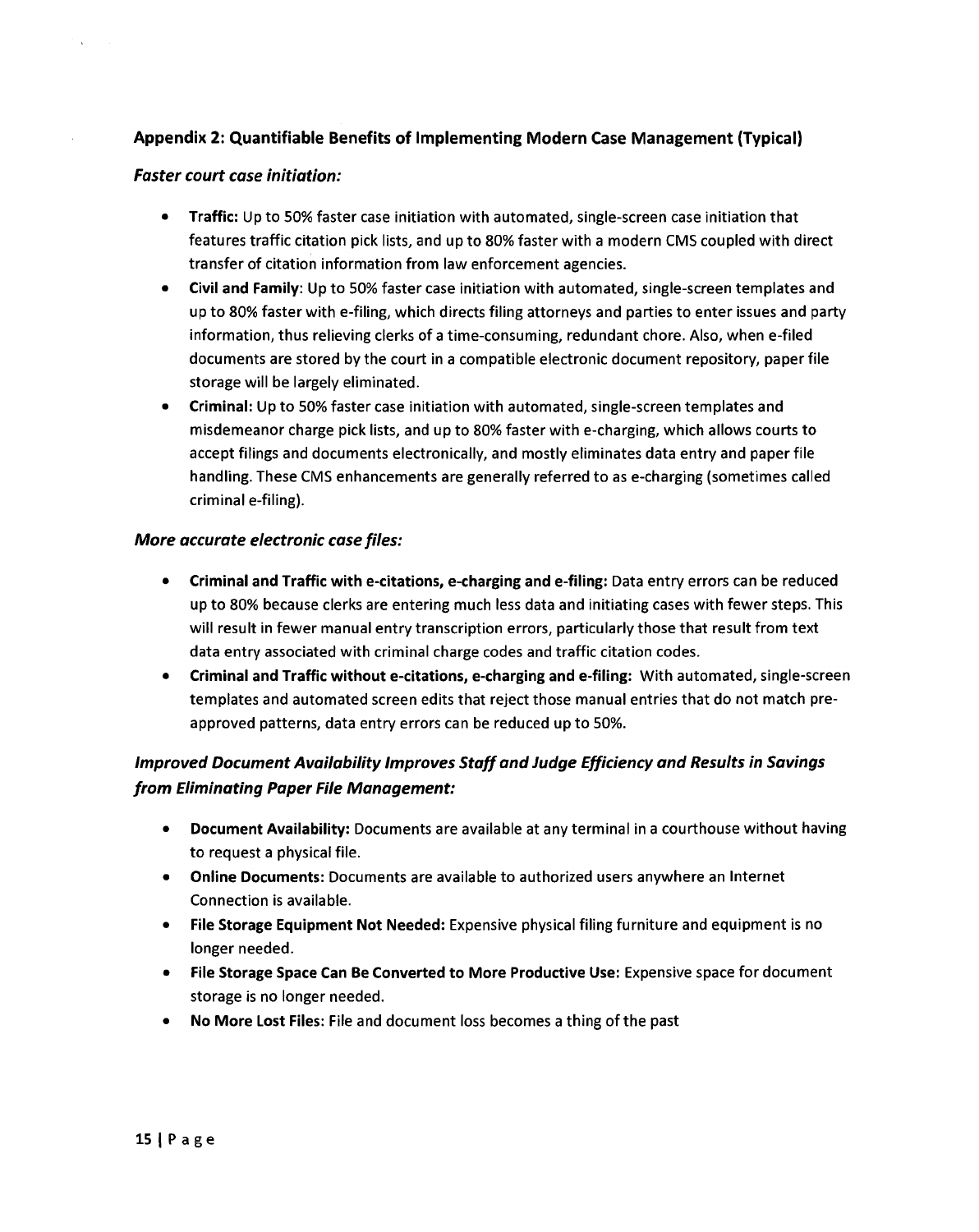### **Appendix 3: Features of a state-of-the-art CMS**

#### *COTS (commercial off the shelf software)*

- 1. Built-in document management (EDMS)
- 2. Secure access anywhere there's an Internet connection
- 3. Digital or imaged signatures (Digital signature is a password based method for identifying the document sender/creator. Imaged signatures is a photo image of a person's ink signature)
- 4. E-Filing

 $C_{\rm{max}}$ 

- 5. E-Service
- 6. Proposed orders module
- 7. Digital redaction of sensitive information (personal identifiers, addresses, etc.)
- 8. Paper On Demand (sometimes optimistically referred to as "paperless")
- 9. Public Access via web portal
- 10. Attorney Access through Web Portal (never through the core CMS itself)
- 11. Document distribution based on predefined conditions for commercial and justice partners
- 12. Workflow document distribution through judge work and staff work queues
- 13. Global keyword searches
- 14. Ability to search text within documents for judges and staff
- 15. Technology that automatically transfers digital case files from trial to appellate courts.
- 16. E-bench interfaces that allow judges and courtroom clerks to quickly access needed data/documents and manage cases in the courtroom
- 17. Secure criminal background web portal for justice partners that displays case data and documents
- 18. Easier agency-to-agency push/pull with e-citations and criminal "e-charging"
- 19. Performance reporting (Courtools, dashboards)
- 20. Reports portal (drag and drop?) for operational management
- 21. GAAP compliant automated financials fully integrated with case manager
- 22. Ability to seamlessly interface with all features listed above in EDMS
- 23. Workflow enhancements
- 24. In-court processing to eliminate back-office processing
- 25. Mobile device compatibility
- 26. Standard library of statistical and management reports
- 27. Drag and drop report generators that enforce rigorous extract logic
- 28. Portals for pro se forms with document builders driven by guided questions
- 29. Interfaces with e-payment systems
- 30. Records retention policies
- 31. Audit tracking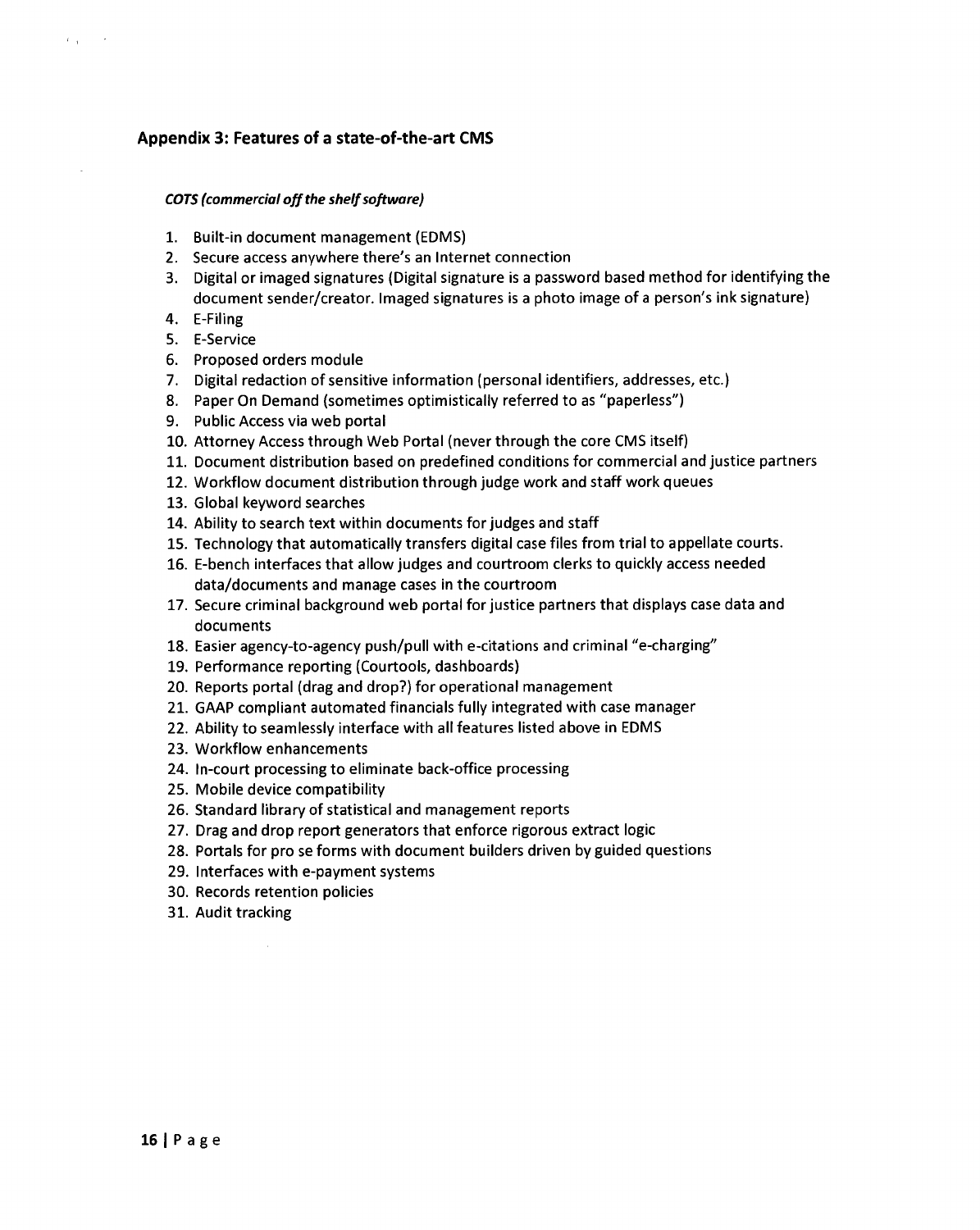### **Appendix 4: Example Funding Scenarios**

### **I. Oregon**

 $\alpha = \alpha$ 

The Oregon Judiciary began to plan for a new statewide "e-court" system, which included CMS, e-filing, document management, jury management and public access modules in 2006. Oregon is a medium-size state with 610,000 annual case filings and a population of 3,930,000.

Oregon's e-court budget over six years has amounted to approximately \$96 million dollars, \$31 million of which has gone to Tyler Technologies for software and services. The e-court program is perhaps the most ambitious and comprehensive court technology effort in the entire country. Most of the \$96 million dollars allocated to the project resulted from issuance of general obligation bonds. A small percentage of e-courts monies was funded by filing fee collections.

According to Bryant Baehr, the Oregon Judiciary Chief Information Officer, getting the funding was not easy: judges and staff spent significant time with their legislators, during, before and after legislative sessions, educating legislators about the importance of the need for a complete overhaul of judicial technology. According to Mr. Baehr, Oregon is already beginning to experience efficiencies, savings and enhanced collections that are attributed to technology improvements, which makes the many hours spent educating legislators worthwhile.

Oregon's \$96 million in CMS-related appropriations took place over six years between FY2009 and FY2015. The \$31 million portion that was paid to Tyler Technologies was mostly for customization, project management and significant custom programming for modules that were previously not included in the Odyssey CMS package, including a jury management module and an appellate courts module (note: six state courts subsequently met in late 2014 and agreed to collaborate on sharing future development costs to build in even more appellate functionality into the core Odyssey CMS.

The high funding levels for the e-courts implementation had several key benefits including:

- 1. The e-court project involved much more end-user training than most courts are able to provide. This gave increased confidence to court workers and reduced the on-the-job learning curve.
- 2. Oregon was able to implement important programs during the rollout such as e-citations, efiling, jury management, e-documents, e-payments and electronic transfer of the "record proper" to the Court of Appeals. In addition, Oregon implemented a CMS "hot site" to ensure that if the primary CMS hardware and software failed for any reason, the secondary site could be switched on and patched into the judicial network. Most states implementing a CMS tend to delay non-core IT projects until late in a rollout. For example, New Mexico implemented e-filing, e-documents and e-citations during its rollout but it delayed e-payments, electronic transfers to Court of Appeals, and jury management projects until all courts were up and running.
- 3. Oregon began seeing court performance improvements earlier than many states. For example, debt collection increases were attributed to implementation of the new CMS.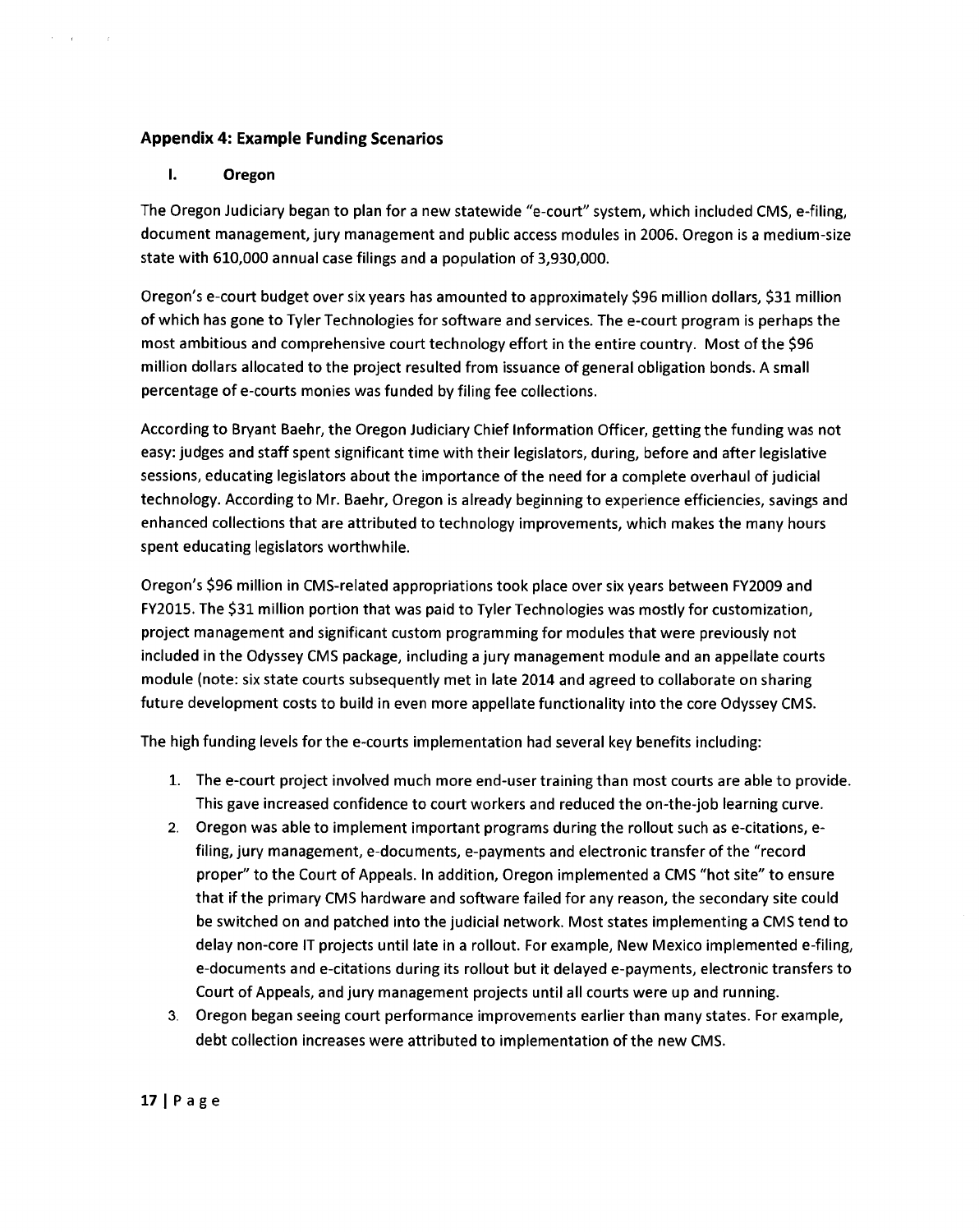| <b>Oregon CMS Funding Scenario</b>                                            |              |                         |                           |
|-------------------------------------------------------------------------------|--------------|-------------------------|---------------------------|
| (General Obligation Bonds and Filing Fee Appropriations)                      |              |                         |                           |
| FY2007-2009                                                                   | \$14.000,000 | <b>Available FY2008</b> | <b>General Obligation</b> |
| (biennial budget)                                                             |              |                         | <b>Bonds</b>              |
| FY2009-2011                                                                   | \$12,445,000 | <b>Available FY2010</b> | <b>General Obligation</b> |
| (biennial budget)                                                             |              |                         | <b>Bonds</b>              |
| FY2011-2013                                                                   | \$36,124,318 | <b>Available FY2012</b> | <b>General Obligation</b> |
| (biennial budget)                                                             | \$4,779,779  | <b>Available FY2012</b> | <b>Bonds</b>              |
|                                                                               |              |                         | <b>Court Automation</b>   |
|                                                                               |              |                         | <b>Funds</b>              |
| FY2013-2015                                                                   | \$1,957,881  | <b>Available FY2014</b> | <b>General Obligation</b> |
| (biennial budget)                                                             |              |                         | <b>Bonds</b>              |
|                                                                               | \$6,419,673  |                         | <b>Court Automation</b>   |
|                                                                               |              |                         | <b>Funds</b>              |
| FY2015-2017                                                                   | \$26,282,563 | <b>Available FY2016</b> | <b>General Obligation</b> |
| (biennial budget)                                                             |              |                         | <b>Bonds</b>              |
|                                                                               | \$6,419,673  |                         | <b>Court Automation</b>   |
|                                                                               |              |                         | <b>Funds</b>              |
| Note: Debt service and bond issuance costs are not included in these figures. |              |                         |                           |

#### Ⅱ. **New Mexico**

The New Mexico AOC's funding model is typical among states: the AOC began its work in acquiring a new case management system (CMS) in 2005 (FY2006) and immediately began to seek support for funding while also working to create a compelling business case for a new case management system. At the same time AOC staff conducted research available court case management vendor offerings.

The AOC received a \$750,000 general fund appropriation for a needs analysis in FY2006, and developed RFI and RFP during FY2006. After submission of a \$4,980,000 request for 2006 (FY2007) staff at the New Mexico Legislative Finance Committee (LFC) said that they would not support such a large request due to the extreme risks of a complete CMS replacement. LFC staff instead suggested that a request that might gain traction would be for \$750,000 to perform an analysis documenting the need for a new system and analysis of existing systems other states that might compare to New Mexico. The AOC then resubmitted to the legislature a request for analysis funding in the amount of \$750,000, which was made available in August of 2006 (FY2007).

As a result of intensive lobbying by judges, staff and justices, \$6,000,000 in general fund dollars were appropriated for FY2007, with a three-year life of funds. This enabled the AOC to pay for initial CMS licensing (approximately 3.3 million dollars) and professional services to implement the Odyssey CMS throughout the state.

During the FY2008 session, the AOC was appropriated \$2,000,000 in general fund monies earmarked for a separate Odyssey implementation for the Bernalillo County Metropolitan Court (BCMC). This project was not originally managed by the New Mexico AOC; instead, the Judicial Information Systems Council

### **18 1Page**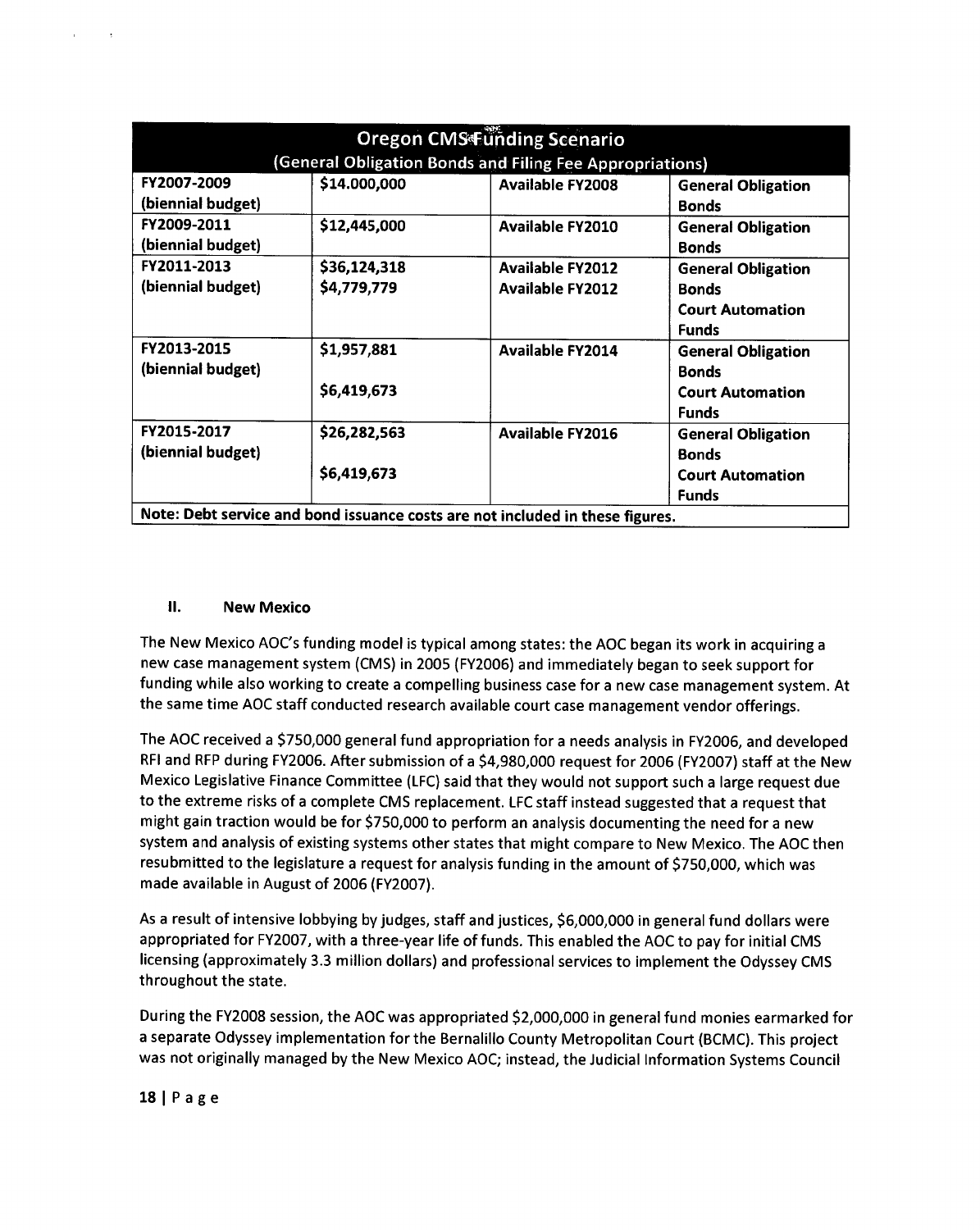(JIFFY), with agreement from the Supreme Court allowed the Metropolitan Court to run their own independent project. During FY2013, JIFFY rescinded that permission and with the Supreme Court's backing, ordered the AOC to take over and complete the project. The BCMC was implemented during FY2014, under the AOC's project management. Unfortunately, the original funding had been largely expended by the BCMC, so the AOC used monies from the Supreme Court Automation Fund (SCAF), a court filing fee fund, to complete the project.

After the AOC received CMS needs analysis funding in August of 2005, it immediately embarked on the analysis efforts as well as a proof-of concept project to test the feasibility of in-house development of a CMS. The analysis included the creation of four teams to conduct vendor and state court site visits.

An RFI was developed in 2006, which generated thirteen responses from CMS vendors as well as other companies who submitted responses in hopes of being selected as project managers or integrators for the New Mexico's CMS project. Those CMS vendors who were considered by the AOC to be suitable partners, subsequent to analysis of the RFI responses, were AMCAD (now out of business), Maximus (out of business but their CMS, Courtview, was purchased by Constellation Business Systems), ACS (since purchased by Xerox), LT Court (since purchased by Thomson Reuters and renamed C-Track) and Tyler Technologies.

Once all bids were received, the AOC selected two finalist vendors and requested that those vendors present their products to an audience of 150 judges, AOC staff and court clerks over two days in Albuquerque. The finalists, Justice Systems Inc. and Tyler Technologies had one day each to present their offerings before AOC staff, IT Governance participants and court attendees. The AOC developed a carefully weighted evaluation instrument to score the two vendor offerings. Once finalist vendors completed their presentations, AOC staff calculated the final points to be awarded to the two vendor, based on the RFP criteria, which included functionality, vendor financial stability and cost.

Tyler Technologies was chosen as the finalist and contract negotiations began in September, 2007, and continued until the initial Odyssey contract was executed in January of 2008. The contract was executed before the AOC had a legislative appropriation sufficient to begin the project, but AOC management was confident that funding would materialize so SCAF funds were used to initiate the project. Payments to Tyler Technologies were tied to acceptance milestones over two years. This enabled the AOC to start the project prior to receiving an appropriation.

While conducting analysis, issuing an RFI and issuing an RFP, the New Mexico AOC, aggressively pursued funding for the new CMS since key staff knew that lining up support for funding for the entire system would be a long term process. As a result of the AOCs efforts and significant lobbying support from judges and court staff, the AOC was awarded sufficient funds to implement a CMS, statewide, over several years.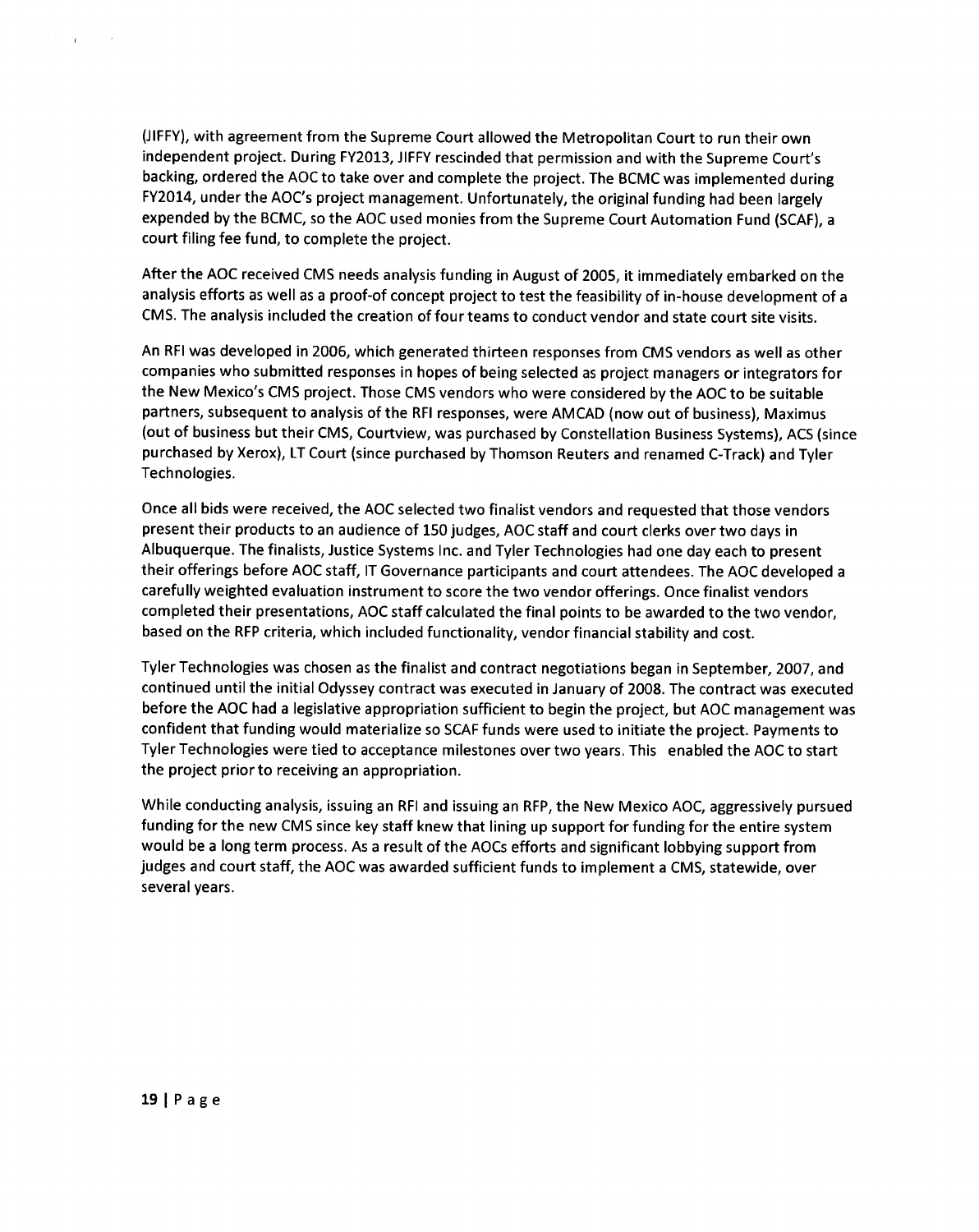| <b>New Mexico CMS Funding Scenario</b>                                          |                                                                                                                                                                                                                                                     |                         |                                                                                          |
|---------------------------------------------------------------------------------|-----------------------------------------------------------------------------------------------------------------------------------------------------------------------------------------------------------------------------------------------------|-------------------------|------------------------------------------------------------------------------------------|
| (General Fund and Filing Fee Appropriations)                                    |                                                                                                                                                                                                                                                     |                         |                                                                                          |
| <b>FY2006</b>                                                                   | 750,000 for CMS needs<br>analysis                                                                                                                                                                                                                   | <b>Available FY2007</b> | <b>State General Fund</b>                                                                |
| <b>FY2007</b>                                                                   | \$6,000,000 for CMS<br>licensing and<br>professional services<br>(note: funds were<br>awarded after CMS<br>contract was signed)                                                                                                                     | <b>Available FY2008</b> | <b>State General Fund</b>                                                                |
| <b>FY2008</b>                                                                   | \$2,000,000 to include<br><b>Bernalillo County</b><br><b>Metropolitan Court</b><br>(limited jurisdiction<br>criminal, municipal<br>ordinance criminal<br>(including traffic),<br>municipal parking, and<br>small claims for NM's<br>largest county. | <b>Available FY2009</b> | <b>State General Fund</b>                                                                |
| <b>FY2009</b>                                                                   | \$895,000                                                                                                                                                                                                                                           | <b>Available FY2010</b> | Appropriated<br>expenditure to be paid<br>with extra \$10.00 civil<br>filing fee.        |
| <b>FY2010</b>                                                                   | \$895,000                                                                                                                                                                                                                                           | <b>Available FY2011</b> | <b>Appropriated</b><br>expenditure to be paid<br>with extra \$10.00 civil<br>filing fee. |
| FY2011                                                                          | \$895,000                                                                                                                                                                                                                                           | <b>Available FY2012</b> | <b>Appropriated</b><br>expenditure to be paid<br>with extra \$10.00 civil<br>filing fee. |
| <b>FY2012</b>                                                                   | \$895,000                                                                                                                                                                                                                                           | <b>Available FY2013</b> | <b>Appropriated</b><br>expenditure to be paid<br>with extra \$10.00 civil<br>filing fee. |
| FY2013                                                                          | \$895,000                                                                                                                                                                                                                                           | <b>Available FY2014</b> | Appropriated<br>expenditure to be paid<br>with extra \$10.00 civil<br>filing fee.        |
| FY2014 - Note: The<br>statewide trial court<br>implementation,<br>which was the | \$895,000                                                                                                                                                                                                                                           | <b>Available FY2015</b> | Appropriated<br>expenditure to be paid<br>with extra \$10.00 civil<br>filing fee.        |

The following table shows the history of the AOC's legislative appropriations for the CMS:

 $\mathcal{A}$ 

20 | P a g e

 $\mathcal{O}(\log n_{\rm eff}) \sim 30$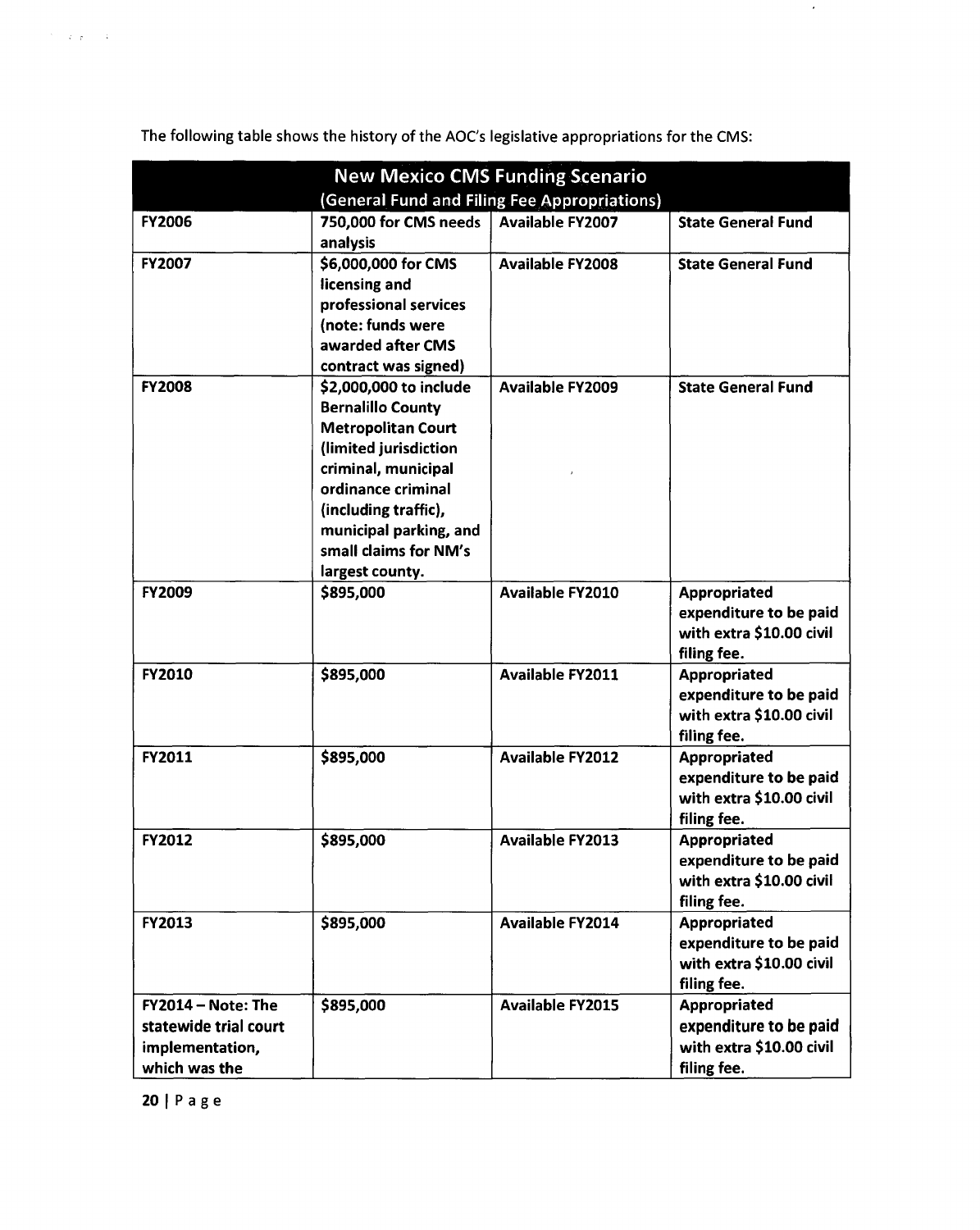| project's original scope<br>was completed during<br>FY2013 (Dec. 12, 2012)                                                                                           |           |                         |                                                                                   |
|----------------------------------------------------------------------------------------------------------------------------------------------------------------------|-----------|-------------------------|-----------------------------------------------------------------------------------|
| FY2015 - Note: The<br><b>Bernalillo</b><br><b>Metropolitan Court</b><br>which was added to<br>project scope in<br><b>FY2014, was</b><br>completed on May 30,<br>2013 | \$895,000 | <b>Available FY2016</b> | Appropriated<br>expenditure to be paid<br>with extra \$10.00 civil<br>filing fee. |

 $\mathcal{O}(\log n)$  ,  $\mathcal{O}(\log n)$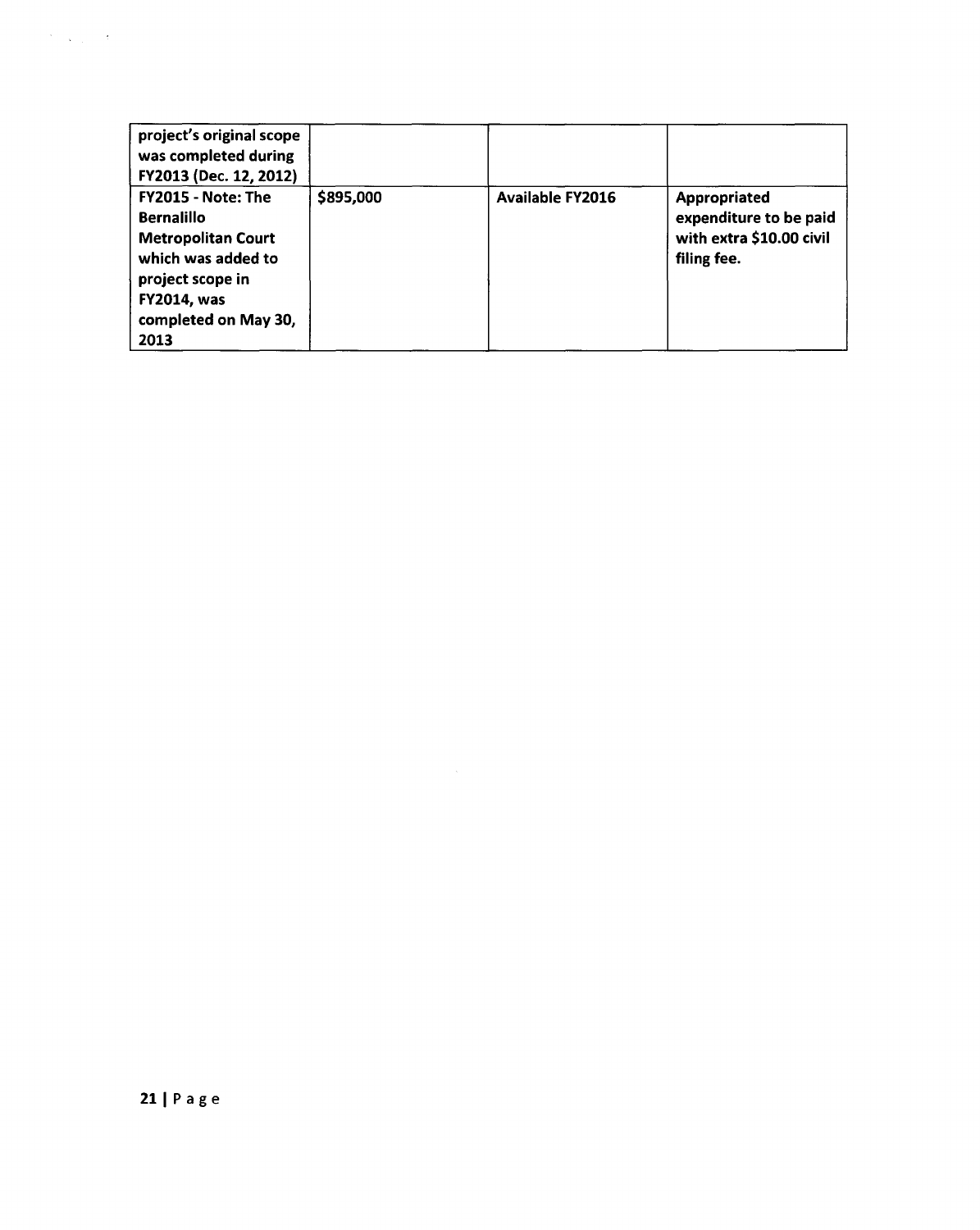### **III. Idaho**

In October of 2013, the Idaho Judiciary, subsequent to reviewing vendor proposals that resulted from the issuance of an RFP, executed a contract with Tyler Technologies for a CMS that could be implemented in state courts of all levels. The contract includes "software licensing fees, professional services, electronic CMS interfaces with justice partners, and a multi-year maintenance agreement."

The new CMS will replace a legacy system, FullCourt by Justice Systems, Inc., which has been in place for more than 25 years. Among the operational goals that the Idaho Judiciary intends to meet with the new system is implementation of e-documents, statewide electronic public access, electronic filing, jury management, digital interfaces with the Judiciary's justice partners, and provision of e-bench technology to courtroom judges and clerks.

Idaho has 44 counties and a population of approximately 1.6 million. Idaho is the 39<sup>th</sup> most populous state and is the seventh least densely populated state in the United States.

| <b>Idaho CMS Funding Scenario</b><br>(General Fund Appropriations)                                                                                                                                                                                                                                                                                                                                                                                                                                                                                                              |               |                         |                              |
|---------------------------------------------------------------------------------------------------------------------------------------------------------------------------------------------------------------------------------------------------------------------------------------------------------------------------------------------------------------------------------------------------------------------------------------------------------------------------------------------------------------------------------------------------------------------------------|---------------|-------------------------|------------------------------|
| <b>FY2014</b>                                                                                                                                                                                                                                                                                                                                                                                                                                                                                                                                                                   | \$4,850,0000  | <b>Available FY2015</b> | <b>General Fund</b>          |
| <b>FY2015</b>                                                                                                                                                                                                                                                                                                                                                                                                                                                                                                                                                                   | \$2,180,000   | <b>Available FY2016</b> | <b>General Fund</b>          |
| <b>FY2015</b>                                                                                                                                                                                                                                                                                                                                                                                                                                                                                                                                                                   | \$5,466,000 * | <b>FY2015</b>           | <b>Court Technology Fund</b> |
| * In FY2015, the Idaho Legislature created a non-reverting court technology fund,<br>which is to be used by the Supreme Court for all technology expenditures, not just<br>CMS-related expenditures. In addition to implementing a statewide Odyssey CMS,<br>the Court wishes to implement e-payments, video hearings, electronic access to<br>court documents and e-filing. In addition, the monies can be spent for technical<br>infrastructure enhancements unrelated to the implementation of a new CMS. This<br>appropriation is intended to be spent over multiple years. |               |                         |                              |

### **IV. Maine and Kentucky: Issuance of General Obligation Bonds to Fund New CMS Implementations**

Maine and Kentucky have recently received legislative appropriations that resulted from issuance of state general obligation bonds. Maine's appropriation of \$15 million was in 2014 and Kentucky's for \$28.1 million was in 2013.

General obligation bonds appropriations have the advantage of spreading project costs over several years; however, since bonds are basically loans to states from bondholders, there are associated costs such as bond debt service costs and bond issuance costs.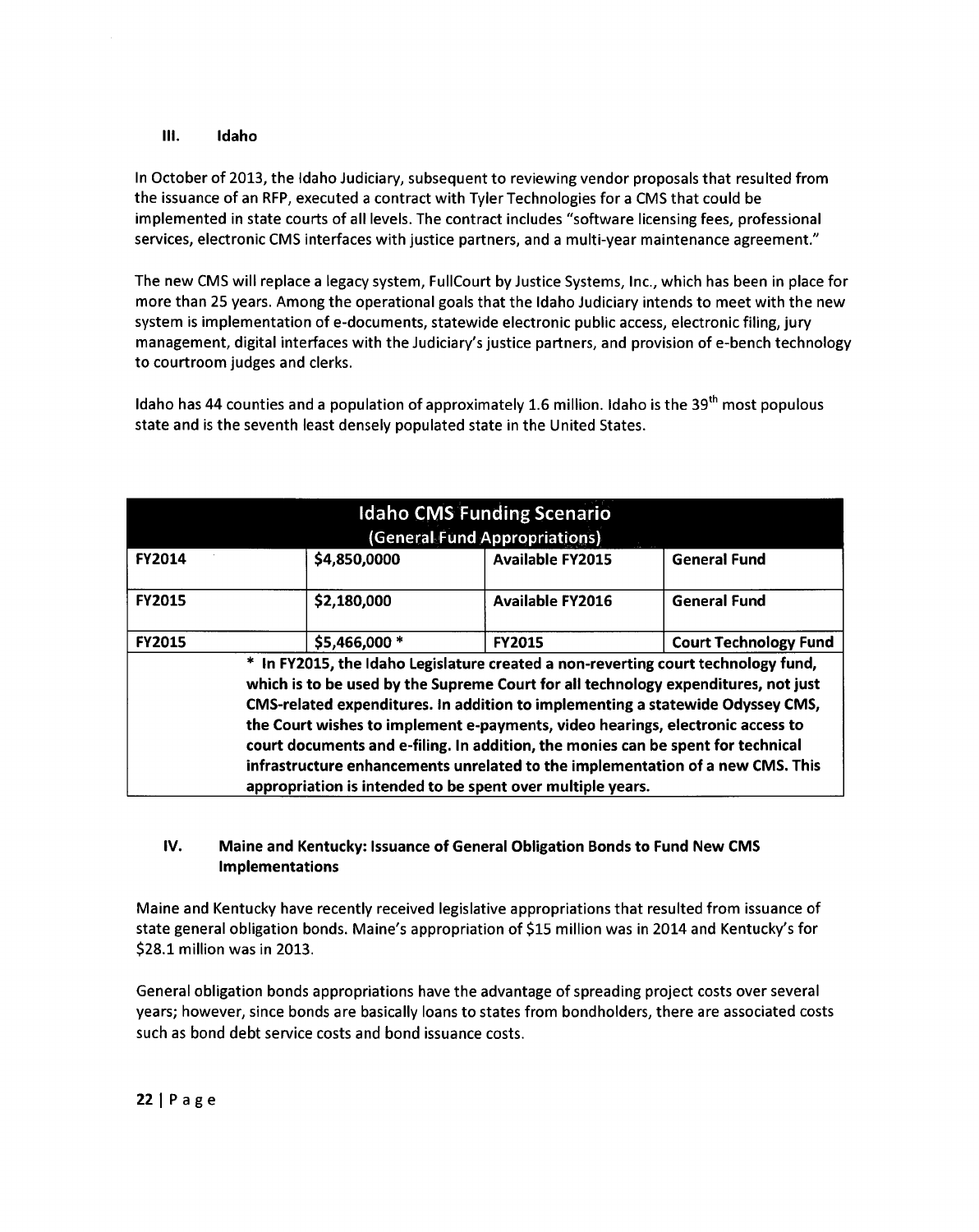According to Maine's Judiciary CIO, David Packard, his state's \$15 million appropriation isn't just for a CMS implementation, but rather is for a complete e-courts transformation, which includes a new CMS, e-filing, e-documents and more. Mr. Packard indicated that Maine has already issued an RFI and is scheduled to issue an RFP in May of 2015.

Kentucky's \$28.1 million will be used to replace the state's aging client-server case management system as well as implement other e-courts initiatives.